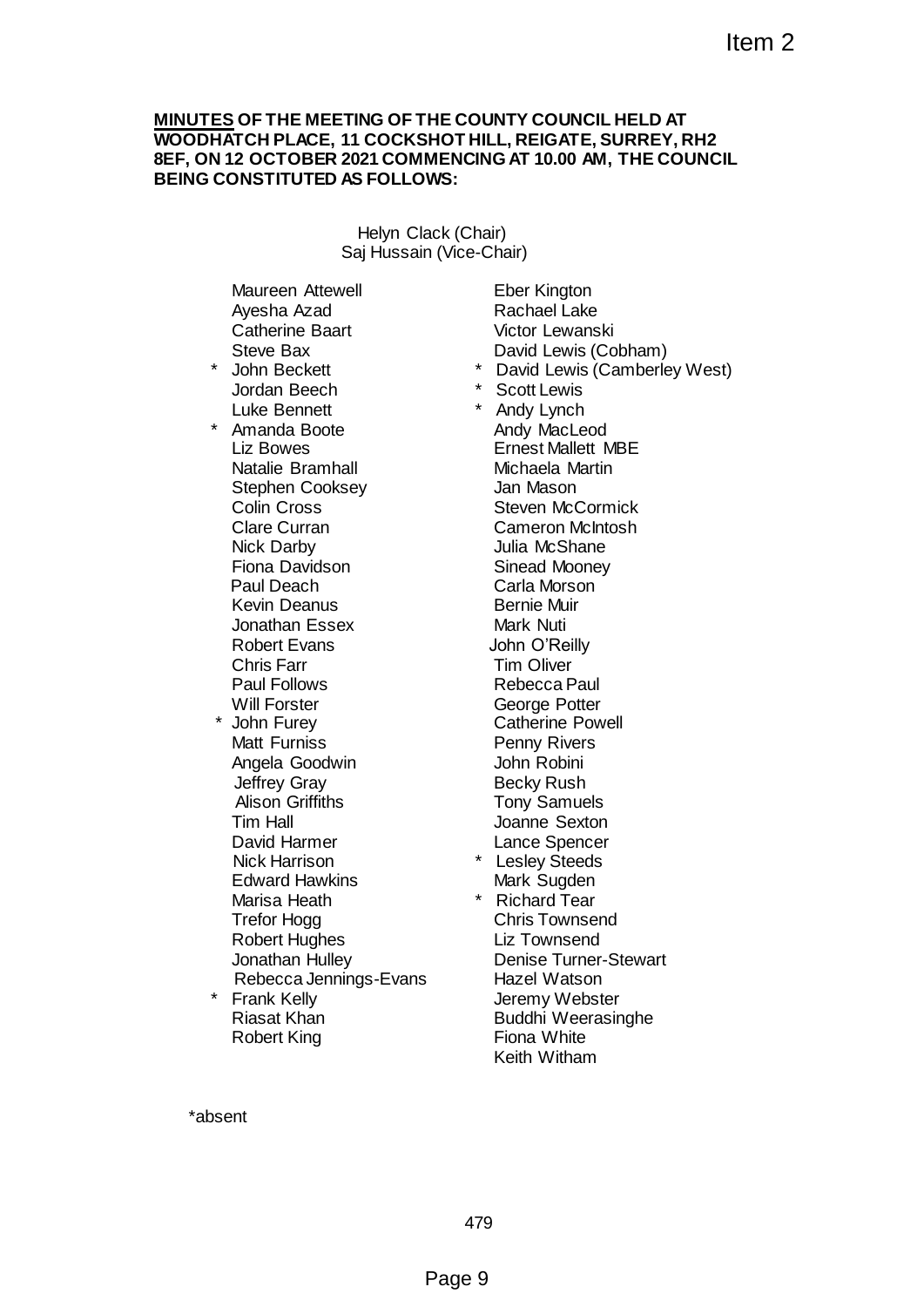# **55/21 APOLOGIES FOR ABSENCE [Item 1]**

Apologies for absence were received from John Beckett, Amanda Boote, John Furey, Frank Kelly, David Lewis (Camberley West), Scott Lewis, Andy Lynch, Lesley Steeds and Richard Tear.

## **56/21 MINUTES [Item 2]**

The minutes of the meeting of the County Council held on 13 July 2021 were submitted, confirmed and signed.

## **57/21 DECLARATIONS OF INTEREST [Item 3]**

Hazel Watson declared a pecuniary interest regarding item 8: Original Motions, 8 (iv) concerning the motion standing in the name of Robert Evans as she has links with an organisation that owns the freehold of a significant number of residential blocks some of which have cladding.

## **58/21 CHAIR'S ANNOUNCEMENTS [Item 4]**

The Chair noted:

- Farewell to former Members Tom Sharp CBE a correction was made to his surname in the supplementary agenda front sheet (published 11 October 2021): removing the 'e' - and Heather Hawker MBE DL, leading a moment of silence to remember them.
- That under the Ministry of Defence Employers Recognition Awards Scheme: Guildford Borough Council, Runnymede Borough Council and Veterans & Families Listening Project based in Camberley, were all awarded Silver; Spelthorne Borough Council was awarded Gold - all four were personally mentored by Canon Peter Bruinvels.
- That Surrey County Council was one of only two local authorities in the United Kingdom to have its Gold award revalidated and she was proud to chair the Surrey Civilian-Military Partnership Board. The Council was now formally recognised as an Employer of Choice with the Military and by the Ministry of Defence.
- That the Council had been reaccredited with the Charter Plus award for Member Development, following an assessment day on 30 September.
- That to mark Her Majesty the Queen's Platinum Jubilee in 2022, the Council was proud to be taking part in the Queen's Green Canopy tree planting initiative and she invited all Members to take away a small free tree after the meeting.
- That she promoted her engagements as highlighted in the agenda front sheet via her Facebook page and encouraged Members to contact her over any concerns or proposals for visits to their divisions.

#### **59/21 LEADER'S STATEMENT [Item 5]**

The Leader made a detailed statement. A copy of the statement is attached as Appendix A.

*Trefor Hogg arrived at 10.18 am*

*Michaela Martin, Catherine Powell and Joanne Sexton arrived at 10.31 am*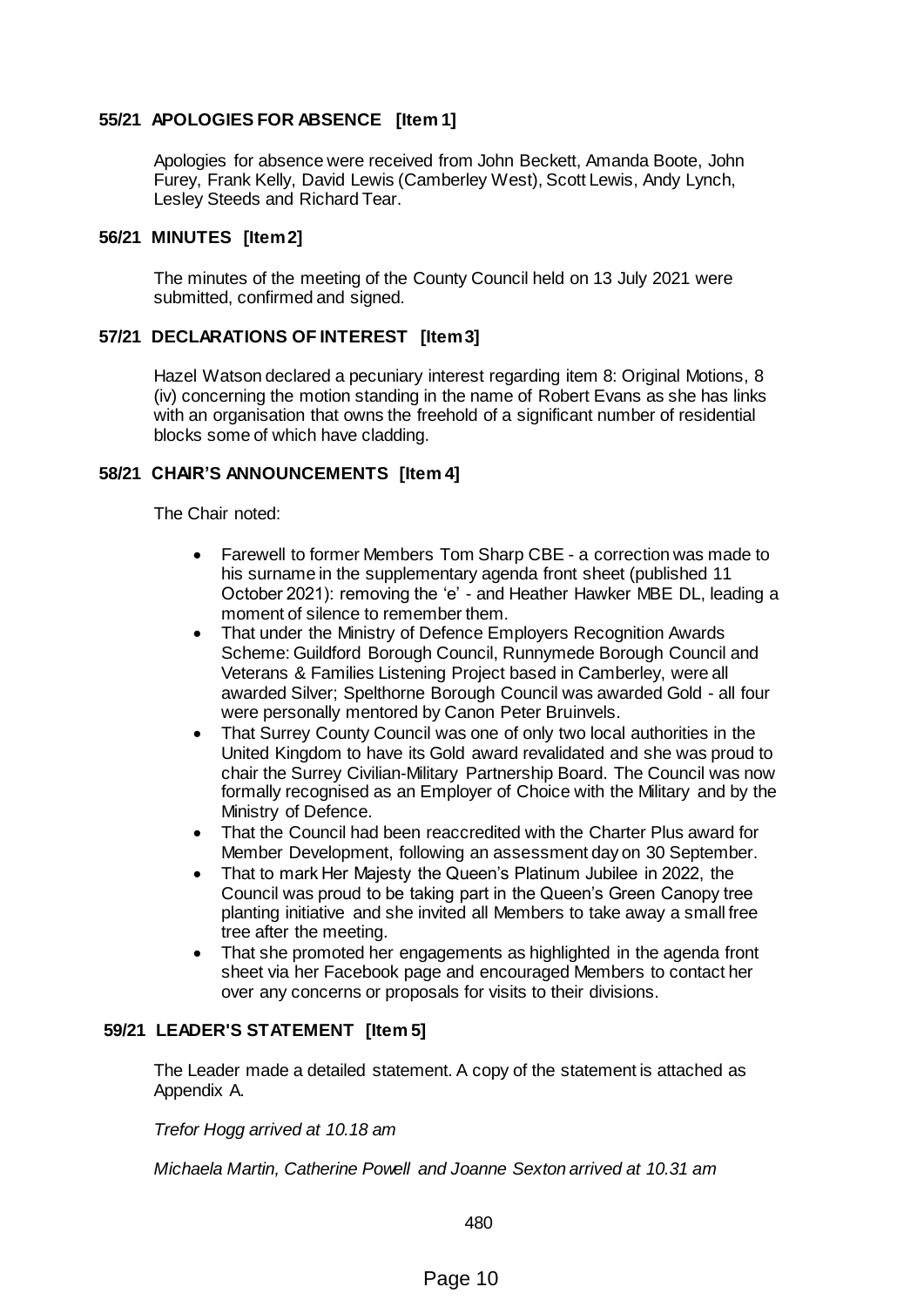Members raised the following topics:

- That the Spending Review 2021 must inject new funding to address the funding issues within adult social care so the burden does not fall on the public through: the Council Tax adult social care precept, long-term efficiencies and the rise in National Insurance through the Health and Social Care Levy; the Council must lobby Surrey's Members of Parliament (MPs) and publicise the issues.
- That an open and transparent debate concerning the County Deal was needed between the Council and Surrey's eleven Borough and District Councils, working with residents to find practical solutions.
- That an urgent review of the system, to be implemented immediately, was needed to address the issues within Children's Services, resolving cases and putting families first.
- Highlighted that the Leader did not mention the cost of living crisis, which would worsen with the increase in National Insurance and would affect poorer and younger residents, as well as the twenty pounds cut to Universal Credit from fifty-five thousand Surrey residents and rising food and energy costs; the Council must lobby the Government.
- Noted the sixty-two public consultations on Surrey Says and that not one was on the County Deal which the Leader should implement.
- Congratulated the Leader in relation to the Council joining the UK100 Climate Network in July concerning to the transition to clean energy and net zero carbon emissions.
- Sought assurance that the Council was committed to reframing its economic priorities to align with its climate goals for 2025 and 2030, in detailing the Greener Futures Climate Change Delivery Plan for 2021 – 2025 (Delivery Plan) the one Surrey growth and greener futures plans must be aligned into a single plan for Surrey.
- That the Council's ambition for a strong economy must not conflict with the move towards a green economy, the Council must take a stand against aviation expansion whilst decarbonising Surrey.
- Hoped that the new Secretary of State for Levelling Up, Housing and Communities, the Member of Parliament (MP) for Surrey Heath, might positively affect the role of local planning in Surrey, asked the Leader to request an answer from Rt Hon Michael Gove MP as to the delivery of the promise not to build on greenbelt land and to request the mandating of climate change responsibilities to the Council matched with the funds and powers enabling the Council to deliver a new county-wide green deal for Surrey.
- That the Leader did not refer to public transport in his statement, asked whether the Leader recognised that the improvement of public transport was essential for levelling up to prevent the younger, older and vulnerable residents from being left behind.
- Asked whether the Leader was aware that the details concerning the Health and Social Care Levy Bill would not be announced until April 2022, that any interim payments would not be paid directly to the Council, that the Levy would not be effective until October 2023; therefore payment was several years away.
- Supported the Leader's proposals for more powers to be devolved to Surrey through a County Deal, enabling economic diversification and localised training; sought the Leader's assurance that more powers granted would benefit the county and to recognise that it was beneficial for all to engage with the proposals.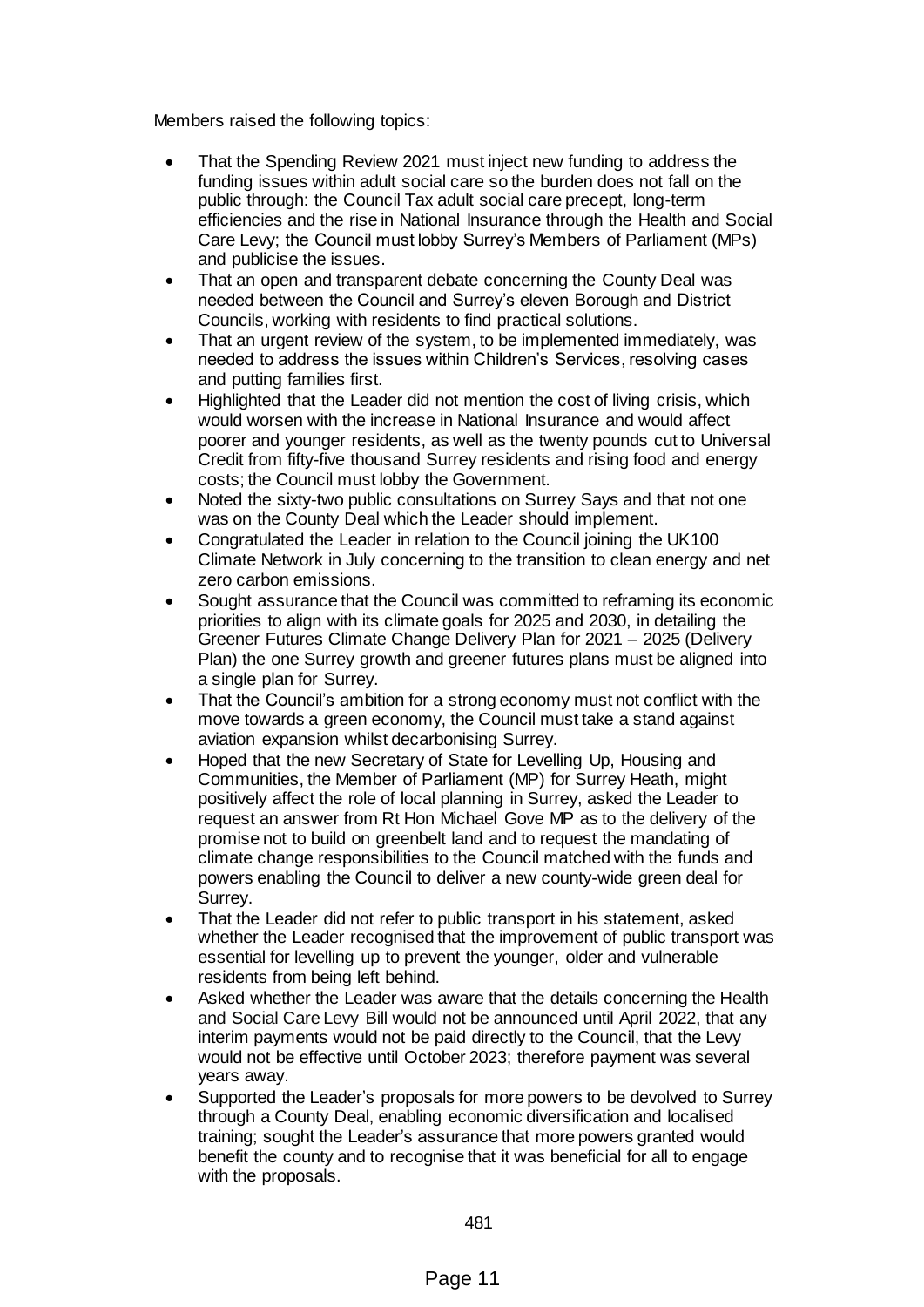- Queried whether the offer of subsidised taxis for officers to and from the nearby train stations to get to the Council's offices at Woodhatch Place and Dakota was the best green and financial option particularly in light of the Council's green ambitions noted in item 8: Original Motions, 8 (ii).
- That as exemplified by the cuts to Universal Credit, the poorest and most vulnerable in society were becoming increasingly irrelevant, with many working families under the taper rate paying a higher marginal tax rate than higher earners.
- Hoped that the Leader would agree that a mixed market system was the only way to provide essential care for those in residential care homes.
- That following the consultation on the future of eight residential care homes for older people in Surrey, sought the Leader's assurance that the same number of beds in Surrey currently would be provided in the future.
- Noted the additional SAP system support fee of £700,000 payable in January 2022 as part of the £30 million Unit4 ERP project, asked whether there would be any additional cost to be funded by the Council Tax payer as a result of the project being delayed until April 2022.
- Highlighted the recent inquest into a child's death by the coroner in relation to the negative provision in support provided by a Surrey special educational needs (SEN) school in Hindhead and sought assurance that all children were safe in such an environment.

*David Harmer arrived at 10.45 am*

*Fiona Davidson arrived at 10.56 am*

# **60/21 MEMBERS' QUESTION TIME [Item 6]**

#### **Questions:**

Notice of thirty-three questions had been received.

The questions and replies were published in the supplementary agenda on 11 October 2021. A number of supplementary questions were asked and a summary of the main points is set out below.

**(Q1) Jonathan Hulley** noted that Your Fund Surrey (YFS) was an exciting initiative aimed at empowering towns and communities across Surrey and was a key plank of the county's levelling up agenda. He asked the Cabinet Member for Communities if the YFS Advisory Panel had met and if so whether any funding had been awarded.

**Mark Sugden** welcomed the award given to the Claygate Recreation Ground Trust and asked the Cabinet Member for Communities to convey his thanks to the YFS team in recognition of the work done on assessing the applications.

In response, the Cabinet Member for Communities was pleased to announce that the YFS Advisory Panel had met and the two applications reviewed were successful: Weybridge Men's Shed was granted £30,000 and Claygate Recreation Ground Trust was granted £35,000. He recognised the hard work done by the YFS team over the past year and thanked applicants for their patience, YFS was a ground-breaking initiative and the approval process would gain momentum.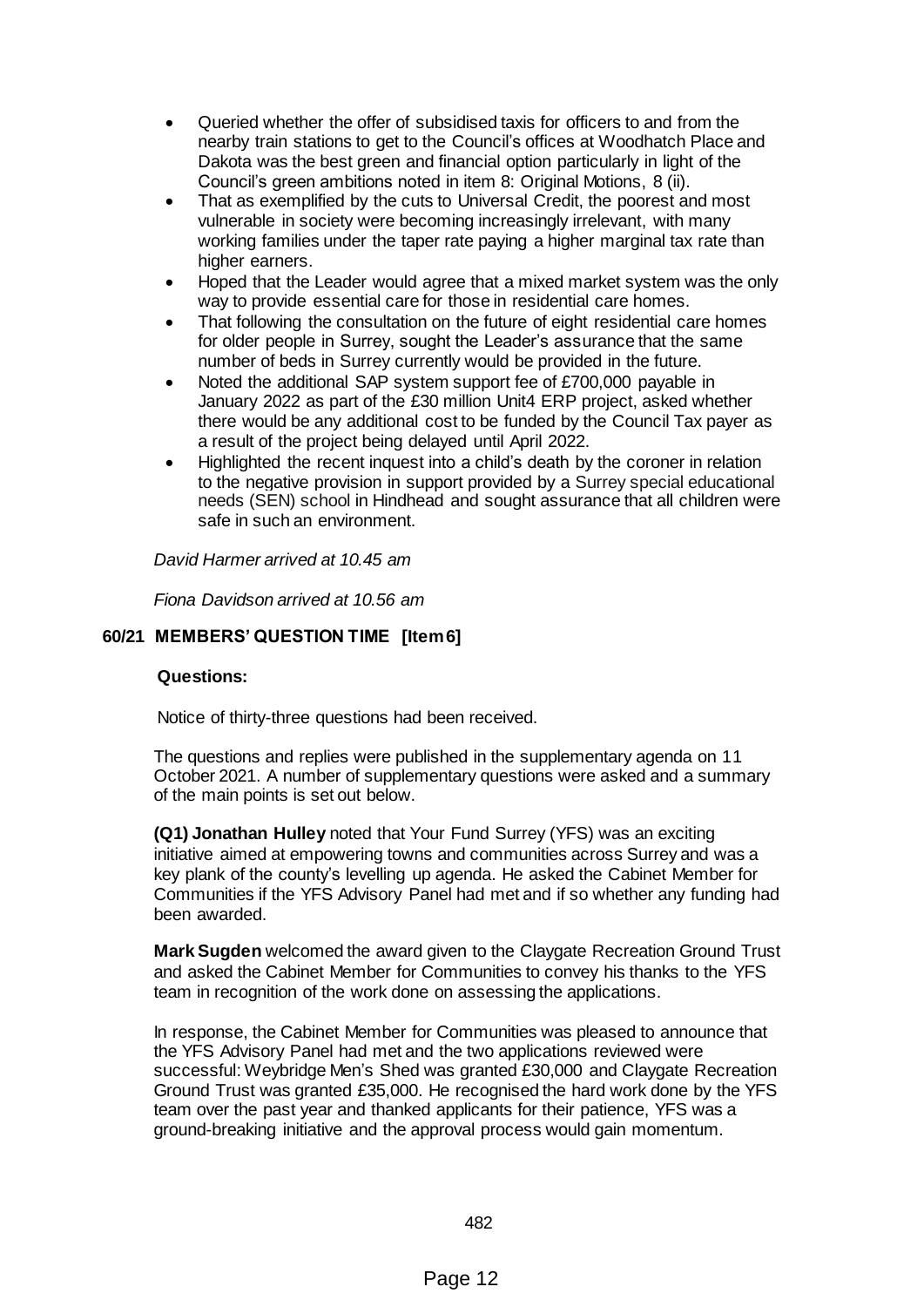**(Q2) Nick Darby** noted that officers were working with Selecta UK to move towards zero waste and asked what the timescale was for that move.

In response, the Cabinet Member for Property noted that she did not know what the timescale was for that move and noted that there was little waste as the majority of the sandwiches stocked at Woodhatch Place would be purchased by lunchtime.

**(Q3) Will Forster** asked how the Leader envisaged that the Council would make a decision on a County Deal such as whether it should be scrutinised by the relevant select committee and signed off at a Council meeting, and asked whether there should be a public consultation.

In response, the Leader noted that the Council, along with twenty other county councils, submitted an expression of interest and he did not know whether the Council would be successful as part of the first wave. The Government's Levelling Up White Paper was expected to be published next month and the relevant select committee would review any proposals, he did not expect there to be a public consultation concerning additional powers to be granted to the Council, the public would however be consulted on any contentious areas.

**(Q4) Paul Follows** noted that the National Insurance (NI) liability in Surrey went beyond the £2.4 million to the Council, there was an additional £2 million NI liability to the police and a £1.6 million NI liability for the Boroughs and Districts combined. He sought assurance from the Leader, and the Deputy Leader and Cabinet Member for Finance and Resources that the Council would lobby the Government in keeping their promise that local authorities would not be out of pocket, and asked that they communicate the outcome of the issue to Members and the leaders of the Boroughs and Districts.

In response, the Deputy Leader and Cabinet Member for Finance and Resources noted her detailed response to Q27 concerning the Council's potential NI liability and she confirmed that the Council was lobbying and engaging with the Government on the impact of the NI liability and how it would be funded.

**(Q5) Lance Spencer** asked whether the Cabinet Member for Environment would agree that whilst the sums of money committed to address the climate emergency were large, they were insufficient to deliver meaningful change in communities particularly in the 46% reduction of carbon emissions in transport. A budget item for communications and engagement appeared to be missing, he asked whether the Cabinet Member would agree that a significant budget was required to foster a significant behavioural change from Members, residents and businesses Surrey to deliver the Greener Futures Programme.

#### *Ayesha Azad arrived at 11.09 am*

In response, the Cabinet Member for Environment agreed that a significant budget was needed to deliver the Greener Futures Programme. The finances were evolving and would be from a variety of different routes. She had organised a Greener Futures Member Reference Group (MRG) meeting on Thursday to review the Delivery Plan's finances and there would be a finance plan within the report on the Delivery Plan to Cabinet later in the month.

**(Q6) Fiona White** noted that it would be helpful if the Cabinet Member for Adults and Health could explain how successful the initiatives set out in the response had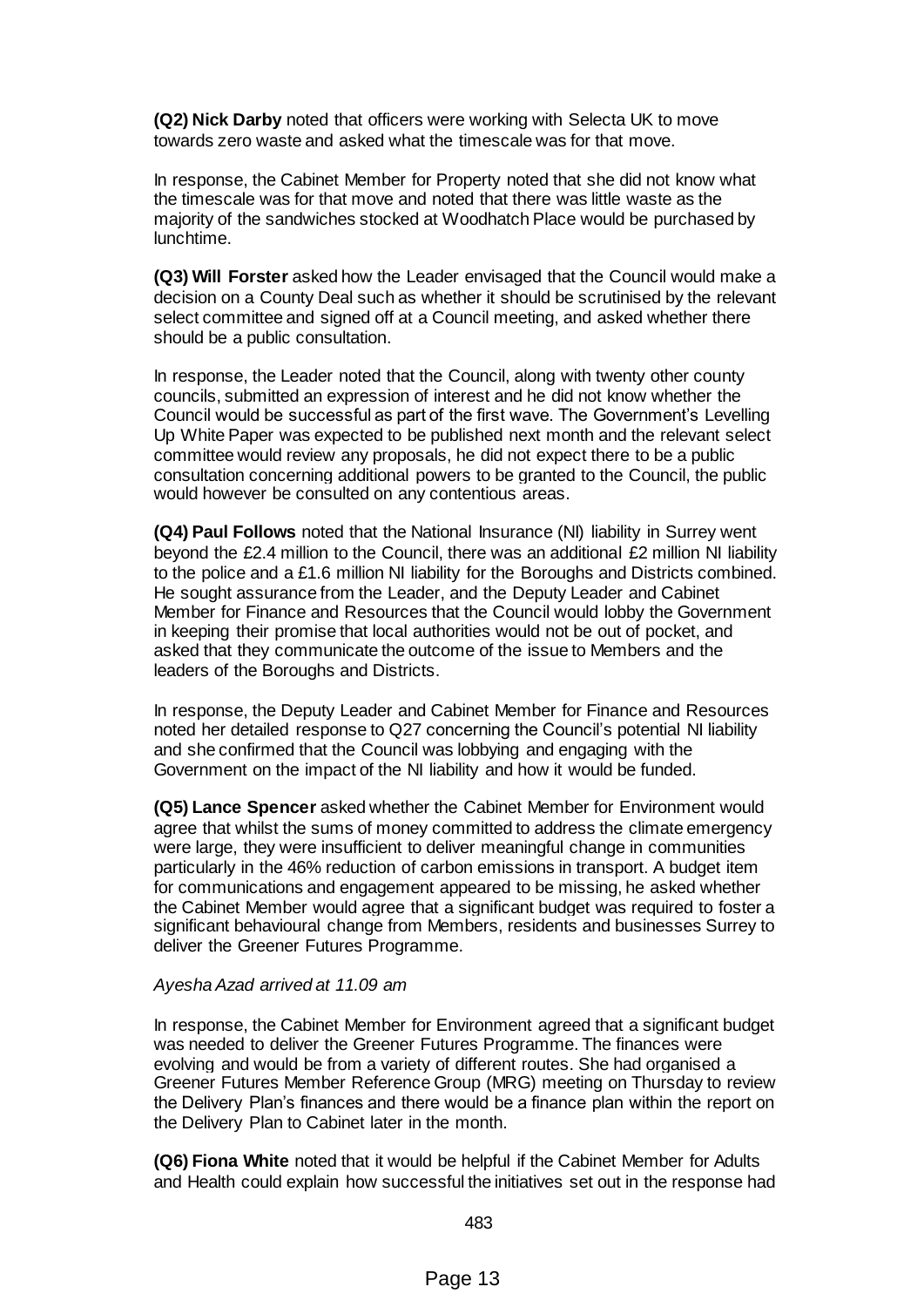been on the recruitment of staff, noting the worryingly high turnover rates in Surrey's social care workforce. She further asked what was being done to make staying in the sector and with the Council more attractive.

In response, the Cabinet Member for Adults and Health noted the positive outcomes of the initiatives between the Council and the Surrey Care Association and that she would discuss with the Surrey Care Association what more robust mechanisms can be put in place. She highlighted that the turnover rates in Surrey within Older Peoples Services was 21.3% and for Learning Disabilities was 17.1% were below the national average, recognising the continued pressure within Adult Social Care and Children's Services, and the continued support needed.

**Jonathan Essex** asked how the shocking turnover and vacancy rates in Surrey's social care workforce compared to other councils across the south east and nationally.

In response, the Cabinet Member for Adults and Health noted that the national figure of 30% regarding staff turnover across the social care sector was provided in her response to Q6, she would look into the rates in other counties as requested and inform Members.

**(Q7) Carla Morson** asked the Cabinet Member for Children and Families how for pupils in Surrey, the assessment timeframe of 216 days from referral compared with the performance of comparable authorities.

In response, the Cabinet Member for Children and Families noted that she would research into the comparative figures with other authorities and provide those where possible.

**George Potter** noted that the explanation given in the written response concerning the assessment timeframe of 216 days from referral was due to the detailed process involved, he noted that his own experience of the assessment timeframe as a child was considerably less than 216 days and was also less for private assessments. He asked the Cabinet Member whether that assessment timeframe was the best the Council could do or whether it had an ambition to reduce the number of days.

**Lance Spencer** noted his personal experience in getting the support required as the father of child with special needs. He asked whether the Cabinet Member would agree that the extended delays in the completion of assessments brought stress on the families, noting that the resident who raised the issue originally still believed that they would have to wait a further two years to get the Education and Health Care Plan (EHCP) support completed.

In response to the above supplementary questions, the Cabinet Member for Children and Families noted that the Special Educational Needs and Disability (SEND) services and services for children with additional disabilities were undergoing a transformation programme. Whilst the standard of services provided to some children was not adequate and some problems remained in the system, the Council was committed to improving the services for all children and families in Surrey. The SEND Code of Practice, which was a statutory process of assessment, was adhered to and was a lengthy process.

**(Q8) Stephen Cooksey** noted that the figures showed that almost one in every three applications received in August and September remained outstanding on 8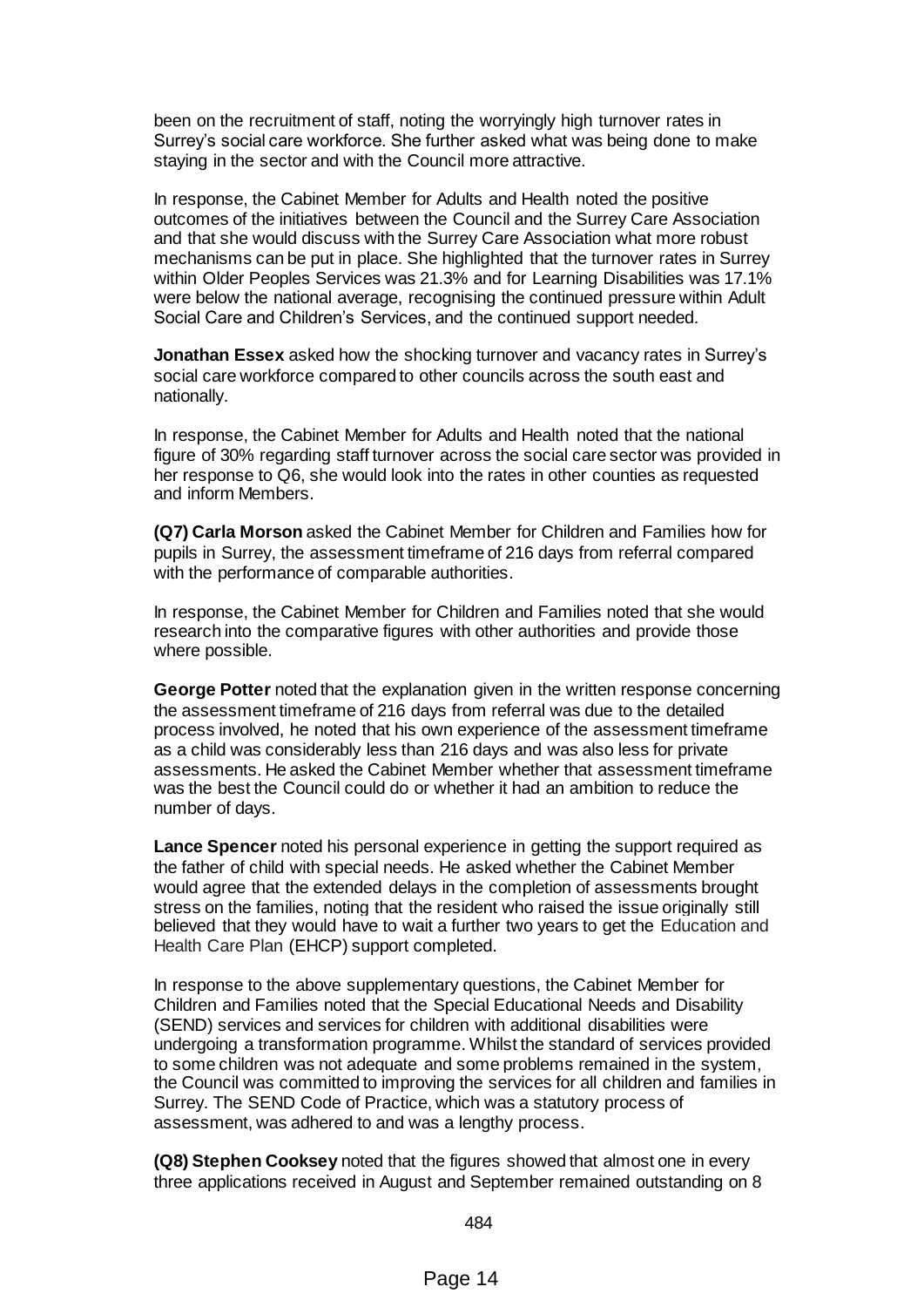October. Of which one quarter were applications for those with Special Educational Needs (SEN), over four hundred families were awaiting a decision almost a month after the start of term and he asked whether the Cabinet Member for Education and Learning was satisfied that the improvements underway would lead to a significant reduction in the number of families awaiting a decision at the same time next year.

In response, the Cabinet Member for Education and Learning highlighted that the target processing times were included in the written response to the question, the complexity and safeguarding issues as well as late referrals all affected the processing time and she provided assurances on the robust structure in place.

**Lance Spencer** noted that all three appeals on SEN transport arrangements were upheld by the appeals panel, he asked whether the Cabinet Member would agree that those decisions were an unacceptable waste of time and money, and to review the process to ensure that families and children are not put through further trauma.

In response, the Cabinet Member for Education and Learning stressed that the appeals process was an important part of the consideration of applications, it was Member-led and followed best practice. The written response demonstrated the rigorous process followed by officers in line with guidance from the Department for Education and government funding - despite the period of turmoil from the Covid-19 pandemic.

**(Q9) Hazel Watson** asked whether the Cabinet Member for Environment thought that the Council's target for tree planting would be met.

In response, the Cabinet Member for Environment stated that the target would be met, so far almost 250,000 trees had been planted.

**Will Forster** noted that over 28,000 trees had been planted by the Council since the target was set and he asked the Cabinet Member at what year the 1.2 million target would be reached at the current rate of planting.

In response, the Cabinet Member for Environment noted that the Council had planted around 27,000 trees, a further 200,000 had been planted in partnership with the Woodlands Trust and Reigate and Banstead Borough Council - she was happy to send over the detailed list. Planting hedges and shrubbery was being considered as it was becoming harder to find space to plant trees. She noted that the target was set for ten years' time, but it would be positive if it could be met before then, other locations for tree planting were being considered.

**Catherine Baart** asked the Cabinet Member to provide the net figures as opposed to the gross figures concerning the number of trees planted.

In response, the Cabinet Member for Environment explained that the trees being removed were as a result of ash dieback and moth disease. Work was underway to revise the Tree Strategy in order to keep as many trees as possible such as on Surrey's highways.

**(Q10) Robert Evans** asked the Cabinet Member for Environment whether she shared his concern over the impact of toxic levels of air pollution in excess of World Health Organisation limits on schools and children in Surrey and whether she would research the comparative data with that given for London.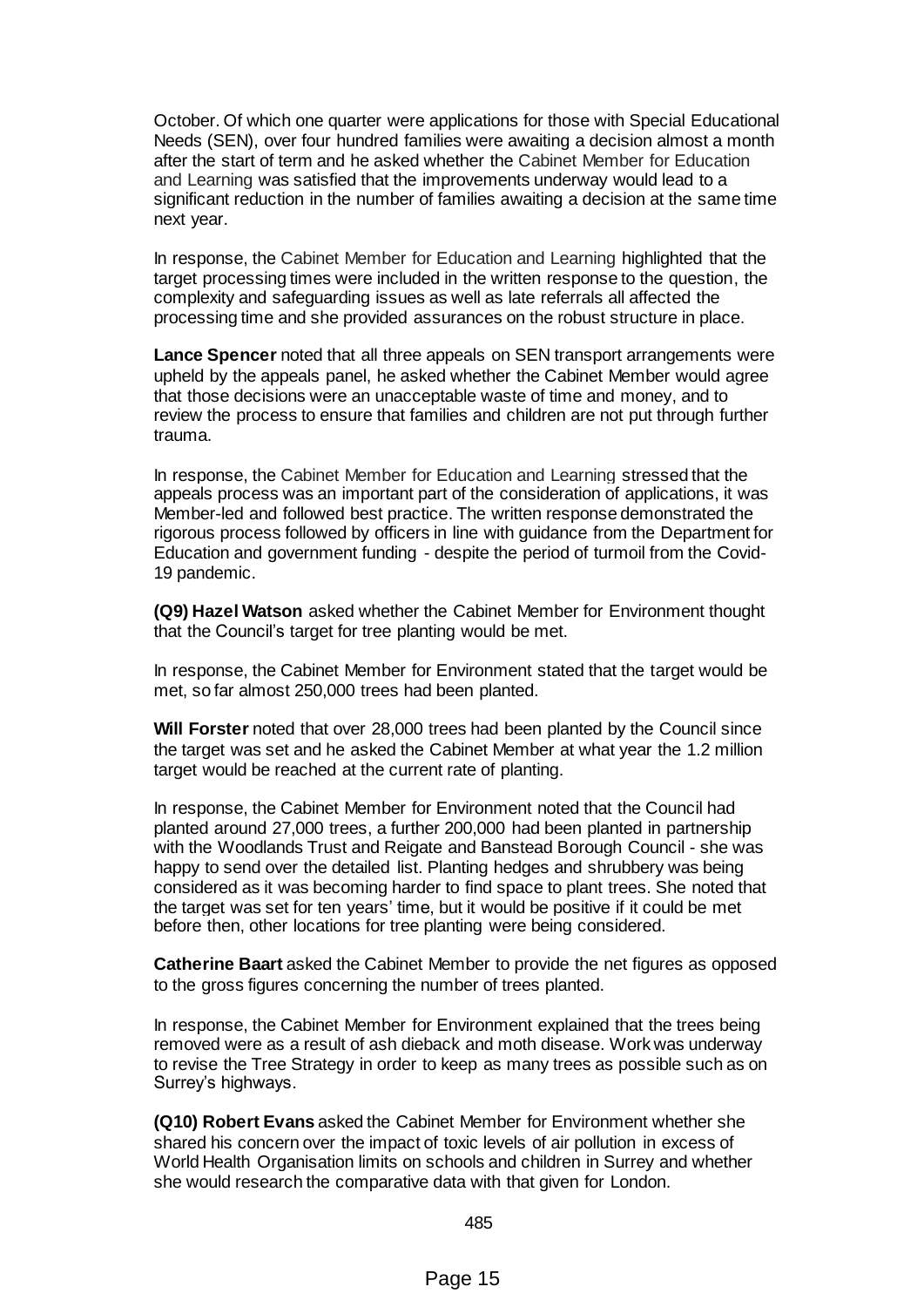In response, the Cabinet Member for Environment noted that she would seek out the comparative data.

**Jonathan Essex** asked the Cabinet Member whether the Council would assess the impacts and costs of the levels of air pollution on adult social care and dementia.

In response, the Cabinet Member for Environment recognised the significant issues around air pollution, a list in the written response was provided on the work underway to reduce air pollution in Surrey to ensure a greener and healthier county.

**(Q11) Robert King** asked the Cabinet Member for Transport and Infrastructure to update residents through social media channels more effectively on the routes noted in his question.

In response, the Cabinet Member for Transport and Infrastructure would speak to the Council's Communications team.

**(Q12) Jonathan Essex** asked whether the Cabinet Member for Transport and Infrastructure would agree that the necessary infrastructure should enable a shift towards greater public transport use not an expansion of road capacity, in line with the draft Surrey Local Transport Plan 2022-2032.

In response, the Cabinet Member for Transport and Infrastructure noted that additional road capacity did not equal poorer climate change outcomes. The Government's Aviation 2050 strategy which set the targets for sustainable travel access to airports, aligned with the Council's climate change policies and its fourth Local Transport Plan (LTP4) on improving sustainable access to Heathrow Airport via Southern Railway access, and improving the reliability of train services to Gatwick Airport.

#### *Alison Griffiths arrived at 11.32 am*

**(Q13) Catherine Baart** noted that in relation to transparency, she asked the Leader whether a list of the organisations represented on the boards would be provided and whether the reports would be made available in accordance with the Chatham House Rule.

In response, the Leader explained that the meetings of the boards were not intended to be held in secret, he envisaged that in the future where appropriate they could be webcast and any decisions made would be scrutinised by the relevant select committee; he would provide a membership list of those boards and key information such as recommendations. He clarified that there would be an Integrated Care Board and an Integrated Care Partnership, not an Inclusive Care Board as noted in the question.

**(Q15) Keith Witham** welcomed the positive outcomes of energy efficiency and cost savings from the LED street lights replacement programme and asked the Cabinet Member for Transport and Infrastructure whether there were any other examples of current or future innovation concerning Surrey's highways.

In response, the Cabinet Member for Transport and Infrastructure highlighted the use of new biofuels which were 50% more efficient on site, the use of electric plant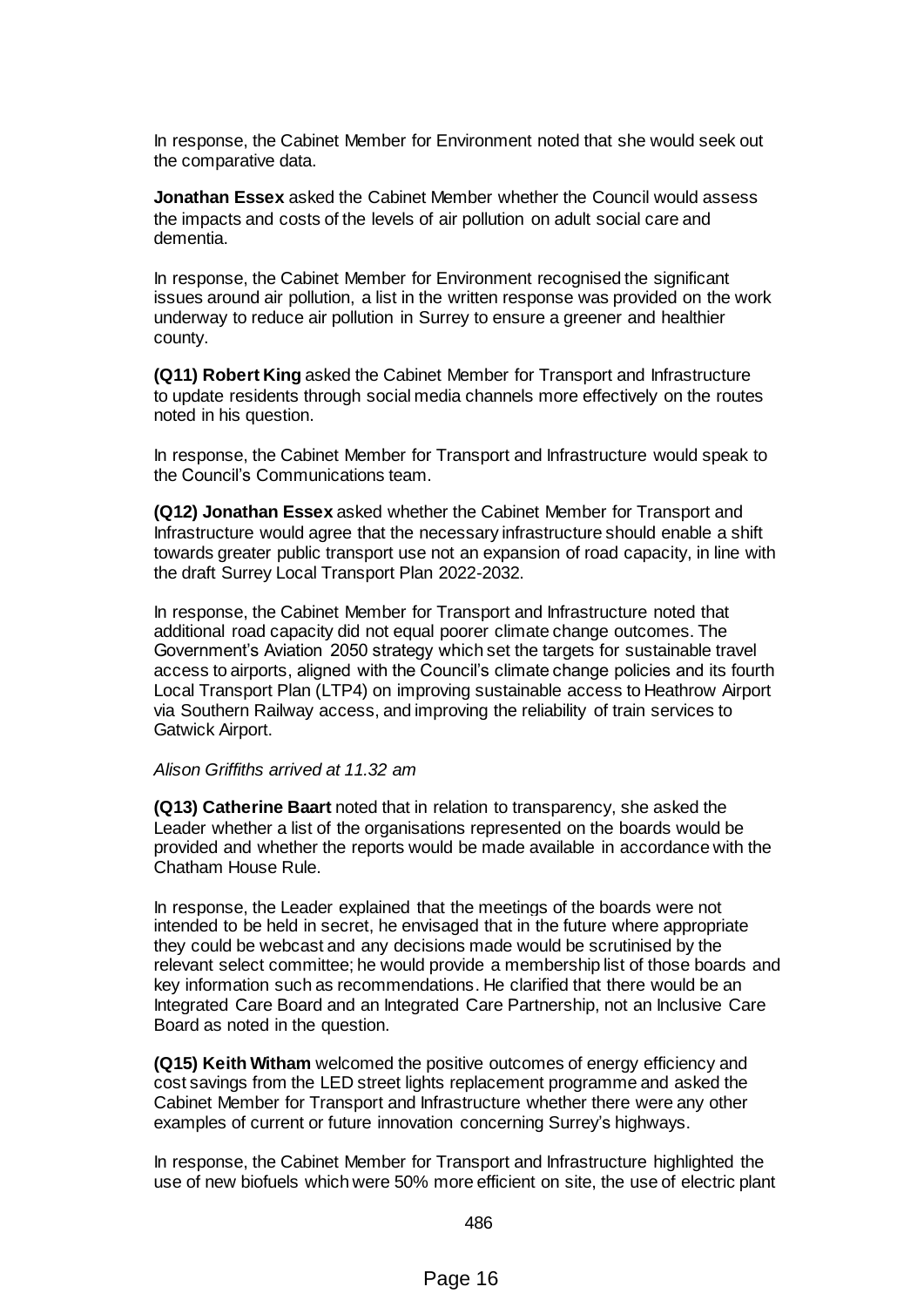equipment and charge points such as at Brooklands, the installation of smart highways such as on the A22, the average speed camera rollout and the possibility of wind turbines on infrastructure such as street lights.

**(Q16) David Lewis** asked the Cabinet Member for Transport and Infrastructure whether it was correct that the Lane Rental Scheme only applied to traffic sensitive roads which covered 8% of Surrey's roads and if so what was the criteria for additional roads to become traffic sensitive roads.

In response, the Cabinet Member for Transport and Infrastructure confirmed that the Lane Rental Scheme applied to 8% of Surrey's highways which was above the Government's national guideline. He explained that traffic sensitive roads were those most prone to congestion if there was disruption on the network and were roads of a high impact such as A roads. He stated that he was happy to take the Member through the process.

**(Q17) Luke Bennett** asked the Cabinet Member for Transport and Infrastructure what the process was for Members and residents to propose or flag areas where the Local Cycling and Walking Infrastructure Plan (LCWIP) schemes would work in their divisions.

In response, the Cabinet Member for Transport and Infrastructure noted that if there were any particular schemes to be included in the LCWIP, there were several workshops held in partnership where Members could provide feedback and he noted that issues should be raised through the relevant Local Committee.

**(Q20) Jeremy Webster** asked the Cabinet Member for Children and Families when he could see the details of the Surrey forward plan for child poverty.

In response, the Cabinet Member for Children and Families confirmed that an update on the Surrey poverty plan would be provided at the next meeting of the Council.

**(Q21) David Harmer** noted that in order for the Council to utilise its resources most effectively, it would be helpful to understand what the world might look like in 2030, 2040 and 2050. He asked the Cabinet Member for Environment whether she would agree on setting up a study to produce scenarios, assess progress and adjust policies.

In response, the Cabinet Member for Environment noted that she would look into the possible study as it was vital to know what areas to invest in.

**(Q23) Mark Sugden** asked the Deputy Leader and Cabinet Member for Finance and Resources whether the work outlined concluded the Finance Improvement Programme and Finance Academy.

In response, the Deputy Leader and Cabinet Member for Finance and Resources noted that she was sure Members would join her in congratulating the Finance team in winning those awards. Phase one of the Finance Improvement Programme concluded in June 2020 as reported to the Cabinet, following that report phase two was initiated and the Council's Finance team was committed to continuous improvement, best practice and value money in all levels of the organisation.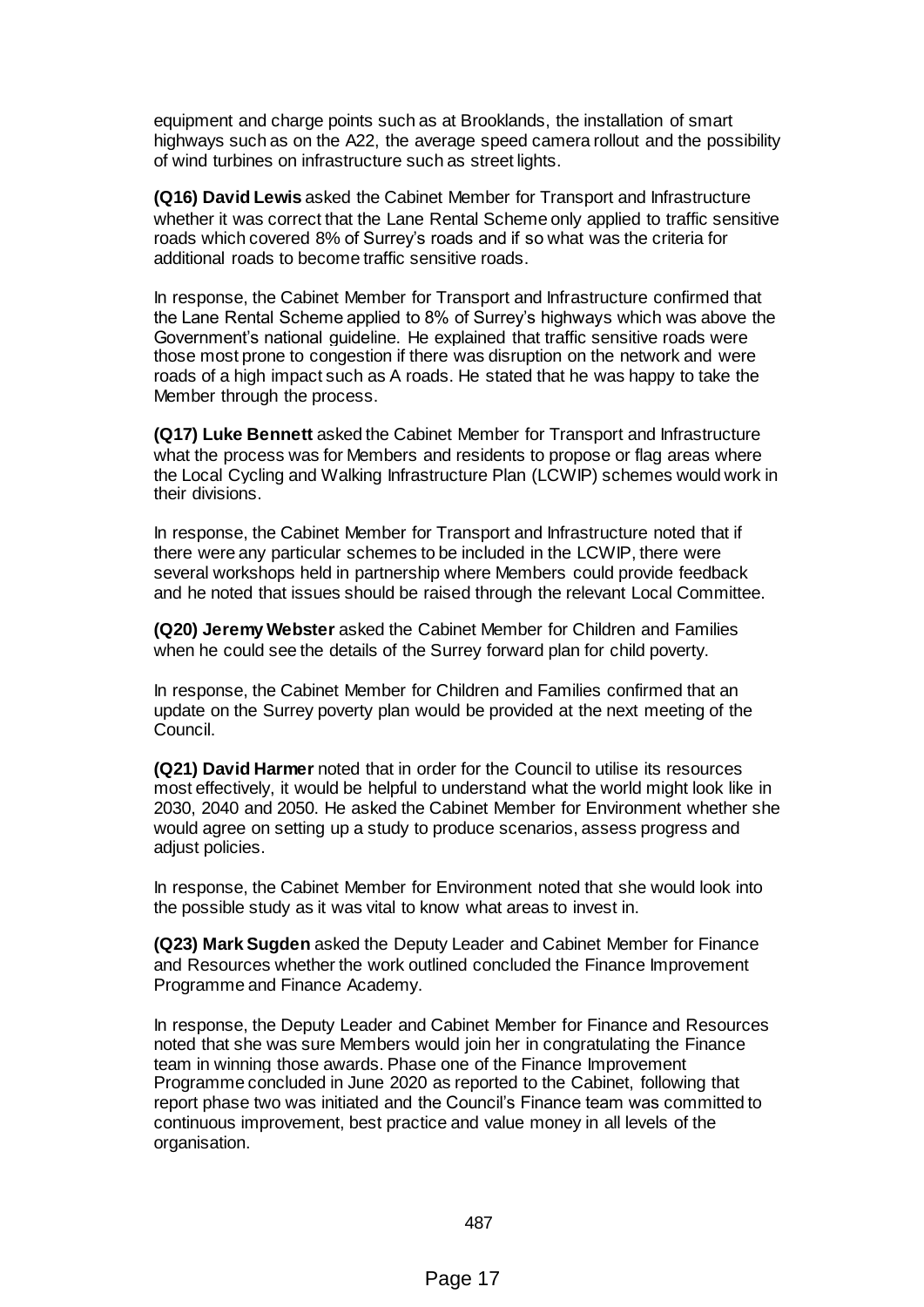**(Q26) Jordan Beech** asked the Cabinet Member for Adults and Health what was being done in Surrey to encourage the vaccine uptake in the remaining unvaccinated population.

In response, the Cabinet Member for Adults and Health noted the large volume of work undertaken to encourage the uptake of the vaccine across Surrey, particularly in young people where social media campaigns were a success. Uptake was monitored closely on the Surrey Local Outbreak Engagement Board and she welcomed Members to join a future meeting.

**(Q29) Lance Spencer** asked whether the Cabinet Member for Environment agreed that the Council had the responsibility to lead, enable and inspire residents to get involved in working out their role in delivering net zero carbon emissions. The consultations were not getting sufficient traction and he asked whether the Cabinet Member would commit to working cross-party to find better ways to communicate the vital messages going forward.

In response, the Cabinet Member for Environment agreed with the Member, noting that her upcoming motion - Item 8: Original Motions, 8 (ii) - sought Member support to engage with residents. Whilst more work needed to be done with engaging with residents, she commended the engagement work by officers and would work cross-party with Members to consult with residents.

**(Q31) Robert King** welcomed the words on heavy goods vehicle (HGV) signage on the A320 but noted disappointment that the Council was not doing more. He asked the Cabinet Member for Transport and Infrastructure to relook at the business case concerning any improvements to the level crossing on the B388.

In response, the Cabinet Member for Transport and Infrastructure reiterated that the level crossings were managed and operated by Network Rail, he would have another discussion with them. Any funding offered - to be matched by Network Rail - would need to fit into Network Rail's timescale for improvement works.

**(Q32) Jonathan Essex** asked the Cabinet Member for Adults and Health whether there were any plans to scrutinise the passage of the Health and Care Bill through Parliament, in light of Surrey Heartlands to be a pilot for the changes and so it would be useful to understand what had worked well or not.

In response, the Cabinet Member for Adults and Health noted that research had been undertaken on the Bill and that the scrutiny of the proposed changes sat with the Health and Wellbeing Board - if required she was happy to provide any further information.

**(Q33) Robert King** asked the Cabinet Member for Education and Learning for assurance that she would keep him and the Member for Addlestone updated on the matter of school transport for SEN children.

In response, the Cabinet Member for Education and Learning confirmed that she would keep both Members updated and welcomed the cross-party support provided by both Members.

**Cabinet Member Briefings:**these were also published in the supplementary agenda on 11 October 2021.

*Liz Bowes arrived at 11.50 am*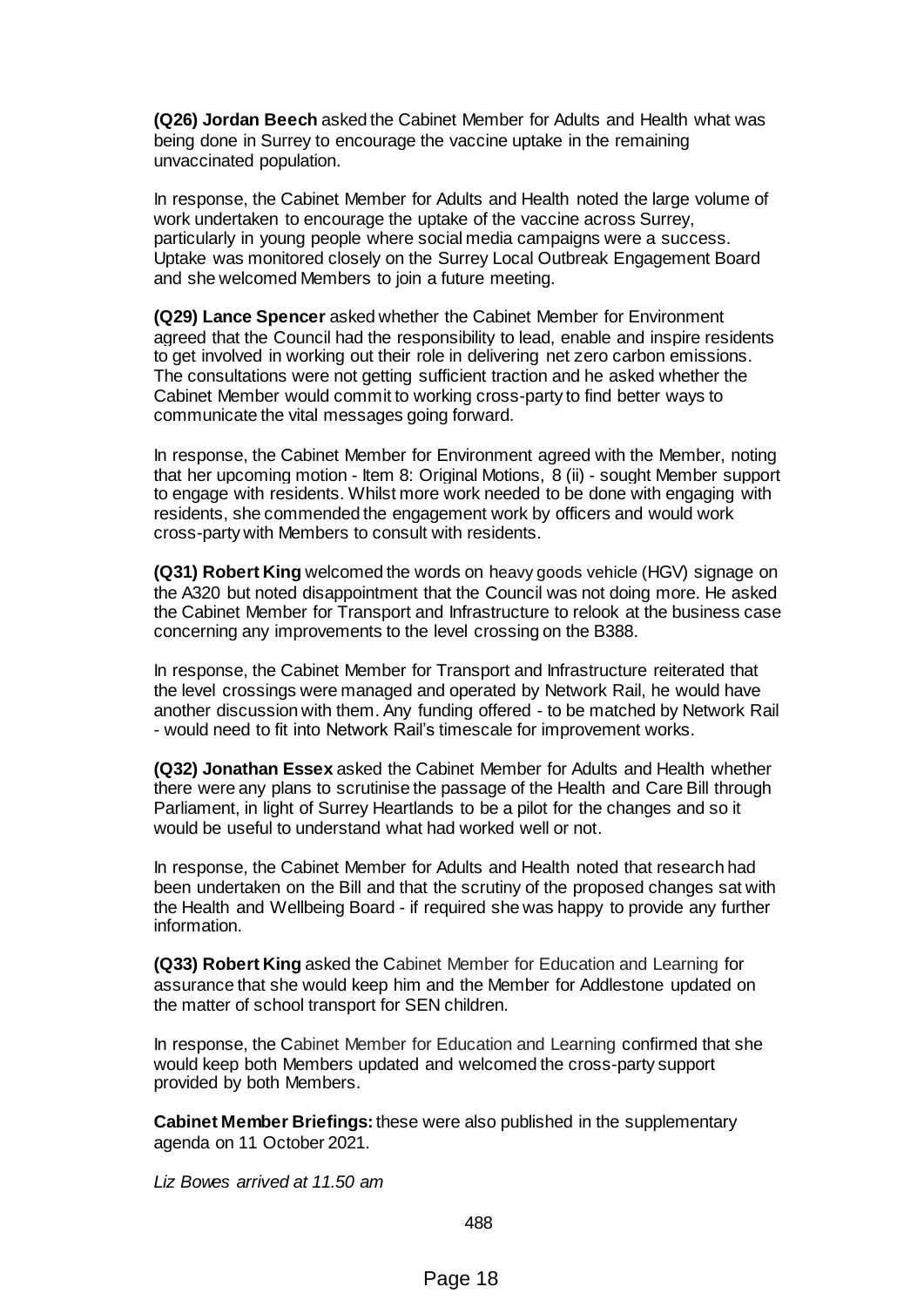**Cabinet Member for Transport and Infrastructure:** on buses, in light of the rumours that the Bus Recovery Grant (BRG) was facing serious cuts, asked whether the Cabinet Member had received information on the matter and whether he could update Members.

In response, the Cabinet Member explained that the Government, in its letter to Surrey, outlined a two thirds reduction in the BRG funding for local authorities. Surrey's BRG funding was £574,000 up to April 2022, the BRG funding was used to support the bus industry with figures averaging 65% compared to 2019 figures pre-pandemic. He had written to the Parliamentary Under-Secretary of State in the Department for Transport outlining the serious concerns resulting from the reduction with no prior consultation. The reduction affected all local authorities and he would share the response from the Parliamentary Under-Secretary of State.

**Deputy Leader and Cabinet Member for Finance and Resources**: noted that the full year £19.5 million deficit against the revenue budget was concerning but was not dissimilar across local authorities. It was requested that the wording concerning the 'Twin Track' approach to address the deficit, to be translated in Plain English as with the wording of future Member Briefings.

In response, the Deputy Leader and Cabinet Member explained that the 'Twin Track' approach saw two separate approaches run simultaneously looking at the Medium Term Financial Strategy (MTFS) and the budget for the next financial year. Acknowledging the funding, Covid-19 and demand-led pressures, the work on the budget for the future years beyond 2022/23 was being brought forward and work was underway across the directorates. She confirmed that her future Member Briefing would be written in Plain English.

**Cabinet Member for Property:** on portfolio rationalisation, a Member sought the definitions for natural capital, HGR and garden licences.

In response, the Cabinet Member explained that HGR referred to Halsey Garton Residential Ltd which was one of the Council's subsidiary companies, garden licences were strips of land adjacent or behind gardens rented from the Council; and working in conjunction with the countryside team and the Cabinet Member for Environment's team, natural capital referred to the potential 115 assets which could be moved over to the countryside estate to provide space for the planting of trees and to support the Greener Futures Programme.

**Cabinet Member for Environment**: on commercial waste, asked whether the Cabinet Member was aware that recently the waste sub-contractors closed the waste stations in Surrey without prior notification, concerning commercial waste. Whilst it was a non-statutory service, the Cabinet Member's assurance was sought that such an issue would not happen again in the future and noted several complaints received on the issue which coincided with the recent fuel delivery shortage.

In response, the Cabinet Member for Environment noted that officers acted swiftly on the matter once aware, as of today Epsom, Leatherhead and Slyfield Community Recycling Centres had resumed receiving commercial waste. The issue had been raised with the waste contractor, she highlighted the Waste Transformation Project and importance of partnership working concerning communications and engagement.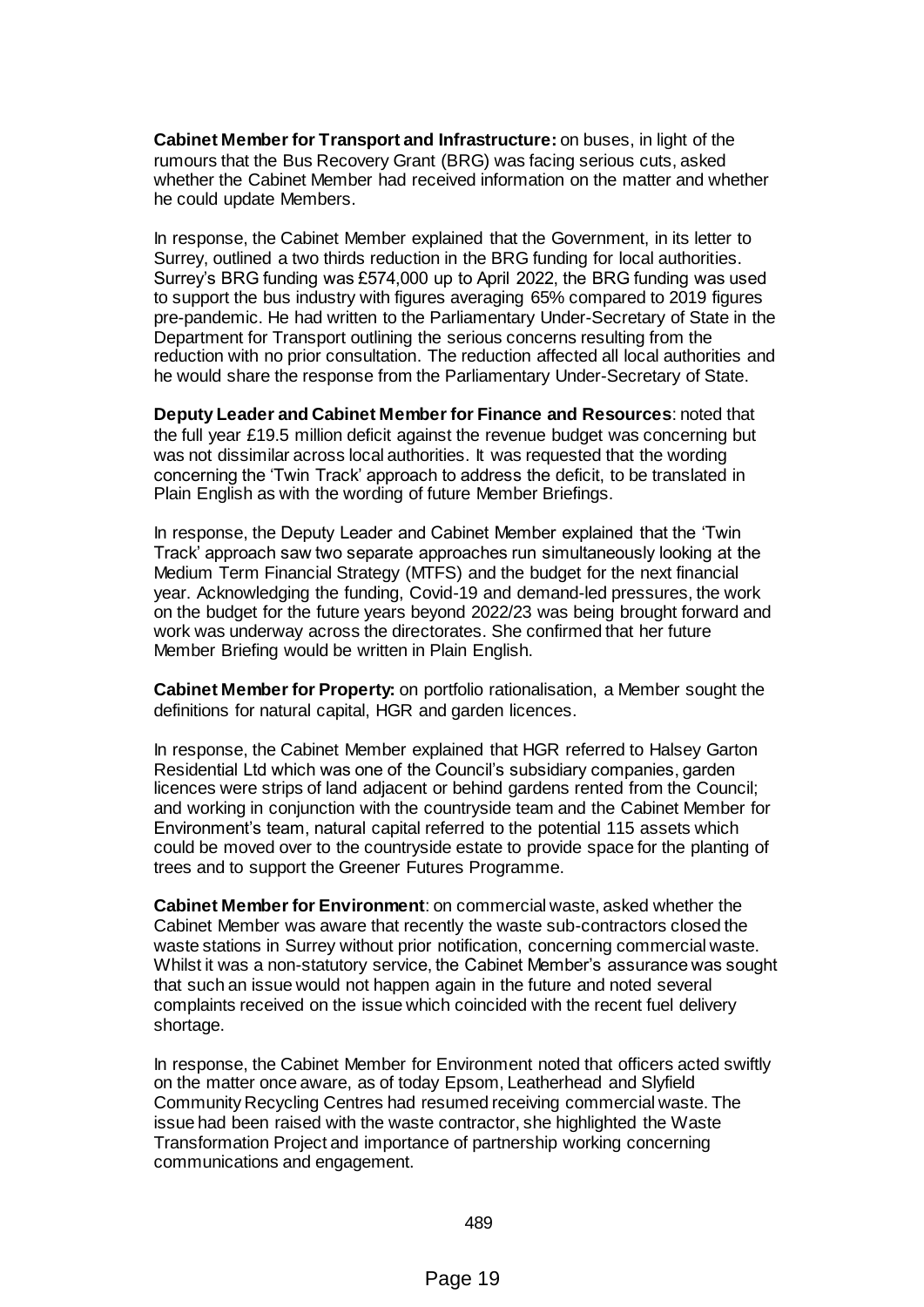**Cabinet Member for Children and Families**: on the National Transfer Scheme, asked whether the Cabinet Member could confirm how Surrey compared to neighbouring local authorities with its responsibility for the care of unaccompanied asylum-seeking children.

In response, the Cabinet Member explained that the Council participated in the voluntary National Transfer Scheme on a good will basis. The Council was of the view that the Scheme should be mandatory, and as part of the Scheme it recently took two young brothers into its care.

**Cabinet Member for Communities:** on Your Fund Surrey, noted that highways were excluded from the funding and asked the Cabinet Member to revisit the criteria for Your Fund Surrey to see whether there was any flexibility on the matter as that would allow residents in his division to put together a bid for YFS funding.

In response, the Cabinet Member noted that YFS took a flexible approach in reviewing applications from residents. He explained that highways were a grey area which he would look into. The ethos of YFS was that residents should be able to carry out their projects by themselves.

# **61/21 STATEMENTS BY MEMBERS [Item 7]**

Eber Kington made a statement on flooding in Ewell Court, Auriol and Cuddington in July, highlighting Avon Close where forty homes were flooded. He thanked the emergency services and officers in the Council's Emergency Management and Resilience Team for their compassionate and efficient response, notably the Head of Emergency Management and the Deputy Head of Emergency Management.

Catherine Powell made a statement on a local school issue in Farnham North, she noted that every child should receive thirty-nine weeks of education annually and highlighted two cases where children were missing out on full time education as a result of transport issues. She proposed a lessons learned exercise in the October half term to make systemic changes to prevent similar incidents going forward.

*The meeting was adjourned for a comfort break at 12.13 pm.*

*The meeting was resumed at 12.18 pm.*

## **62/21 ORIGINAL MOTIONS [Item 8]**

Under Standing Order 11.5 using her discretion, the Chair reordered the original motions to the following:

**Item 8 (iv)** - Robert Evans **Item 8 (i)** - Bernie Muir **Item 8 (ii)** - Marisa Heath **Item 8 (iii)** - Catherine Baart **Item 8 (v)** - Lance Spencer

## **Item 8 (iv)**

*Having declared a pecuniary interest Hazel Watson left the room for the item*

Under Standing Order 12.3 the Cabinet Member for Communities, Mark Nuti, moved a proposal. The proposal was as follows: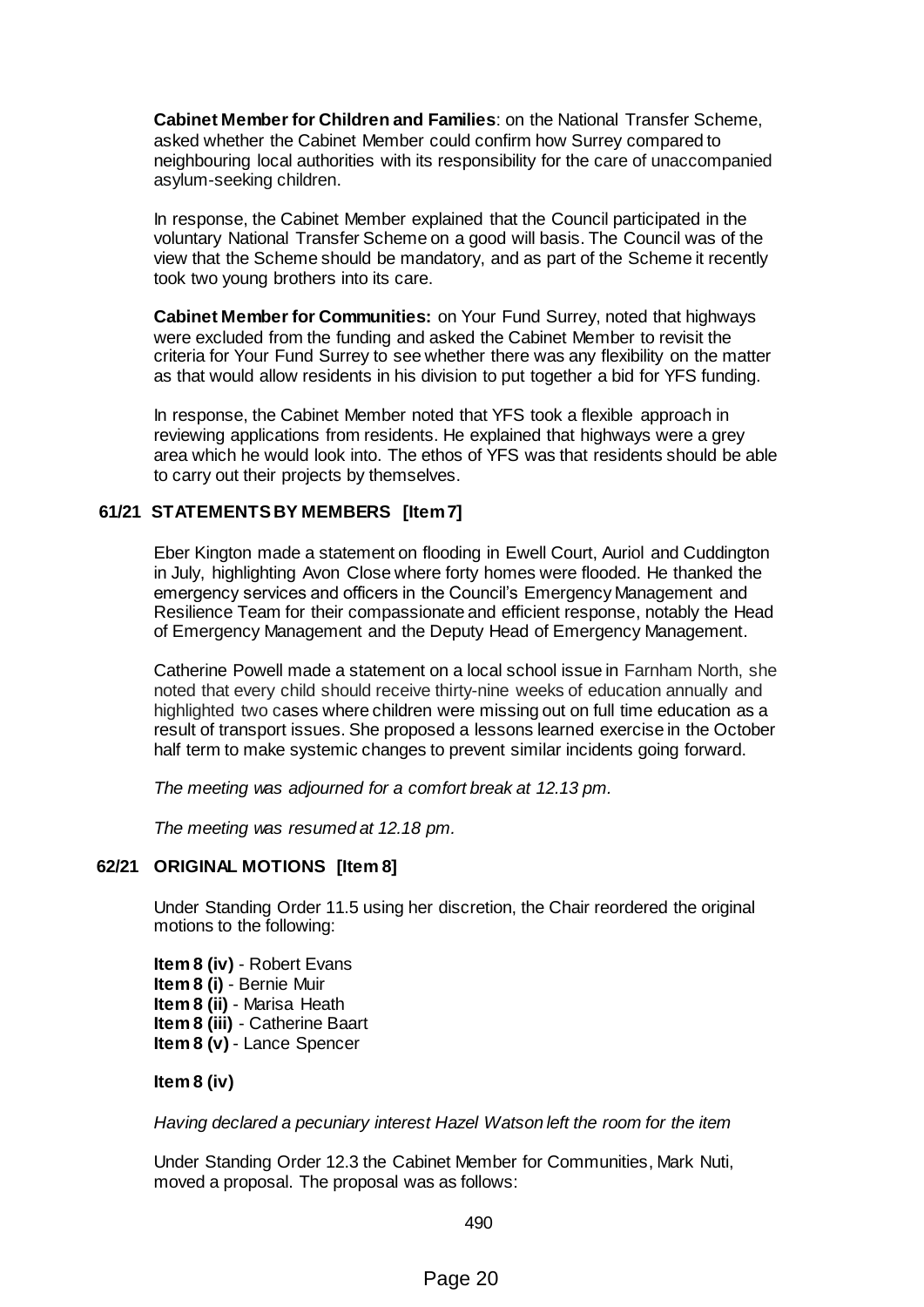That the motion below by Robert Evans be referred to the Cabinet for more detailed consideration.

## **This Council notes:**

With great concern the on-going national and local issue regarding incidences of faulty cladding on buildings and other related defects, which have come to light since the tragic Grenfell Tower fire of 2017, which claimed seventy-two lives.

That in November 2018, the government banned the use of all combustible materials on the walls of new high rises meaning the problem has now extended beyond aluminium composite material (ACM) cladding to include fire breaks between floors and other building features, including wooden balconies and panels. However, it did not legislate for building owners to take action nor provide sufficient compensation funds to cover all situations.

# **This Council further notes:**

That the Royal Institution of Chartered Surveyors (RICS) and the UK Council of Mortgage Lenders agreed the industry External Wall System (EWS) fire review and certification process resulting in what is known as an EWS1 form, without which many lenders are now refusing to provide mortgages, leaving many Surrey leaseholders in severe financial crisis and with homes that are dangerous and often unsaleable.

Council therefore welcomes the appointment of Surrey Heath MP, Rt Hon Michael Gove as secretary of state for Levelling up, housing and communities, charged with steering the Building Safety Bill through Parliament and urges him to recognise and address the unfairness of developers or management companies placing the cost of repair works on the shoulders of the leaseholders.

Additionally, Council is deeply concerned that this is all having a detrimental impact on the mental and physical health of many residents in Surrey, who have put considerable, personal and financial investment into becoming part of the home owning democracy, only to find that the large development companies are demanding huge repair costs and/or the cost of waking fire watches.

Furthermore, Council believes Surrey councils have a responsibility and arguably a 'duty of care' to its residents and therefore should not stand by and leave action to the government alone and now needs to step in and take unilateral action where legally allowed to.

### **This Council therefore calls on its leadership to support all those in Surrey affected by this scandal and to resolve to:**

- I. Formally raise the issue with H M government through Mr Gove and the County's other MPs.
- II. Support other local authorities and the LGA's initiatives with the government in exploring ways in which local councils can be empowered to support their residents and ensure building regulations are complied with, or retrospectively repaired, at no cost to the leaseholder.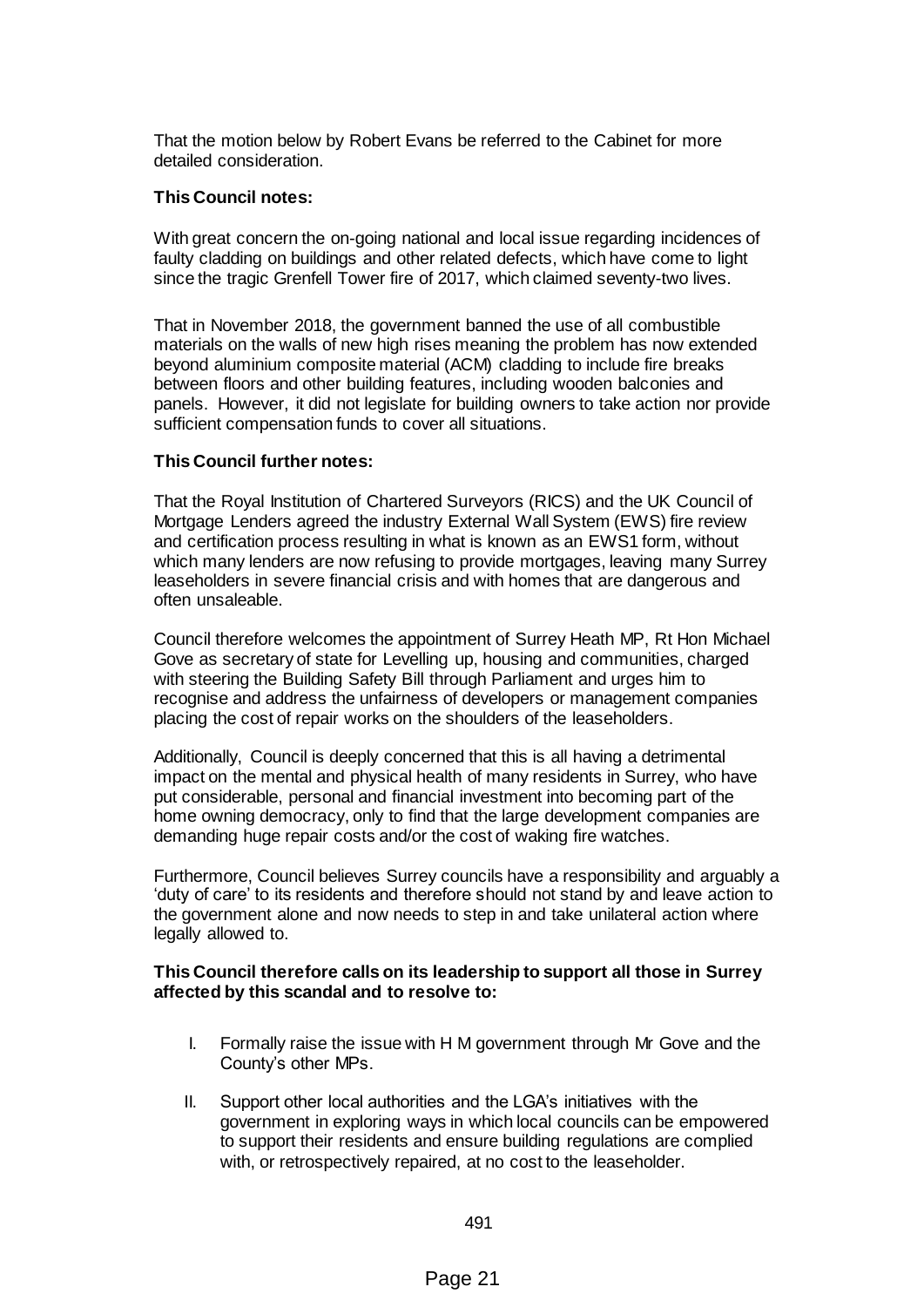- III. Ask the boroughs and districts, in conjunction with Surrey Fire and Rescue Service as a matter of urgency and if they have not already done so, to perform an audit and consultation to establish the potential scope of the cladding, EWS1 and snagging issues of all habitable buildings.
- IV. Urge the County's boroughs and districts to explore ways to delay approving planning applications where the applicant has outstanding snagging or EWS1 certification issues and include a condition to be discharged on all future planning applications to provide an EWS1 form before first occupation.
- V. Sign Surrey County Council up to the End Our Cladding Scandal campaign.

Robert Evans made the following points:

- That since the Grenfell Tower fire in 2017 which exposed the dreadful situation affecting thousands of people in Britain and despite assurances at previous meetings of the Council, large numbers of purpose-built flats in Surrey were at risk of similar fire safety failures such as in relation to faulty cladding.
- That despite the Government's provision of £400 million to replace faulty cladding on social housing on buildings over eighteen metres tall, there were many buildings in Surrey below that height that could not get an External Wall System (EWS) fire review or certificate.
- Urged the Secretary of State for Levelling Up, Housing and Communities to remedy the fire safety defects in buildings in his own county, noting that the £400 million provided by the Government fell short of the estimated £15 billion needed to fix the defects in residential buildings.
- Welcomed the support by the Cabinet Member for Communities and the Leader - who was in discussions with the Secretary of State.
- Highlighted the proposal for the Council to support the End Our Cladding Scandal campaign, for the Government to pay for repairs and reclaim money from responsible parties.

In speaking to his proposal the Cabinet Member for Communities:

- Welcomed the motion and in light of the White Paper on fire reform due later in the month and the future Building Safety Act, proposed that the motion was referred to a future Cabinet meeting.
- Sympathised with tenants facing large bills for safety work on their properties and stressed that Government legislation was needed to remedy the situation.
- Surrey Fire and Rescue Service (SFRS) worked closely with the National Fire Chiefs Council (NFCC) who believed that serious building defect costs should not end with leaseholders and it called for the improvement in building regulations.
- Surrey was given sixty-six properties to review on the higher risk residential buildings (HRRB) list, with a further twenty-seven added to the review by SFRS and full physical audits over above the guidelines were due to be completed in November.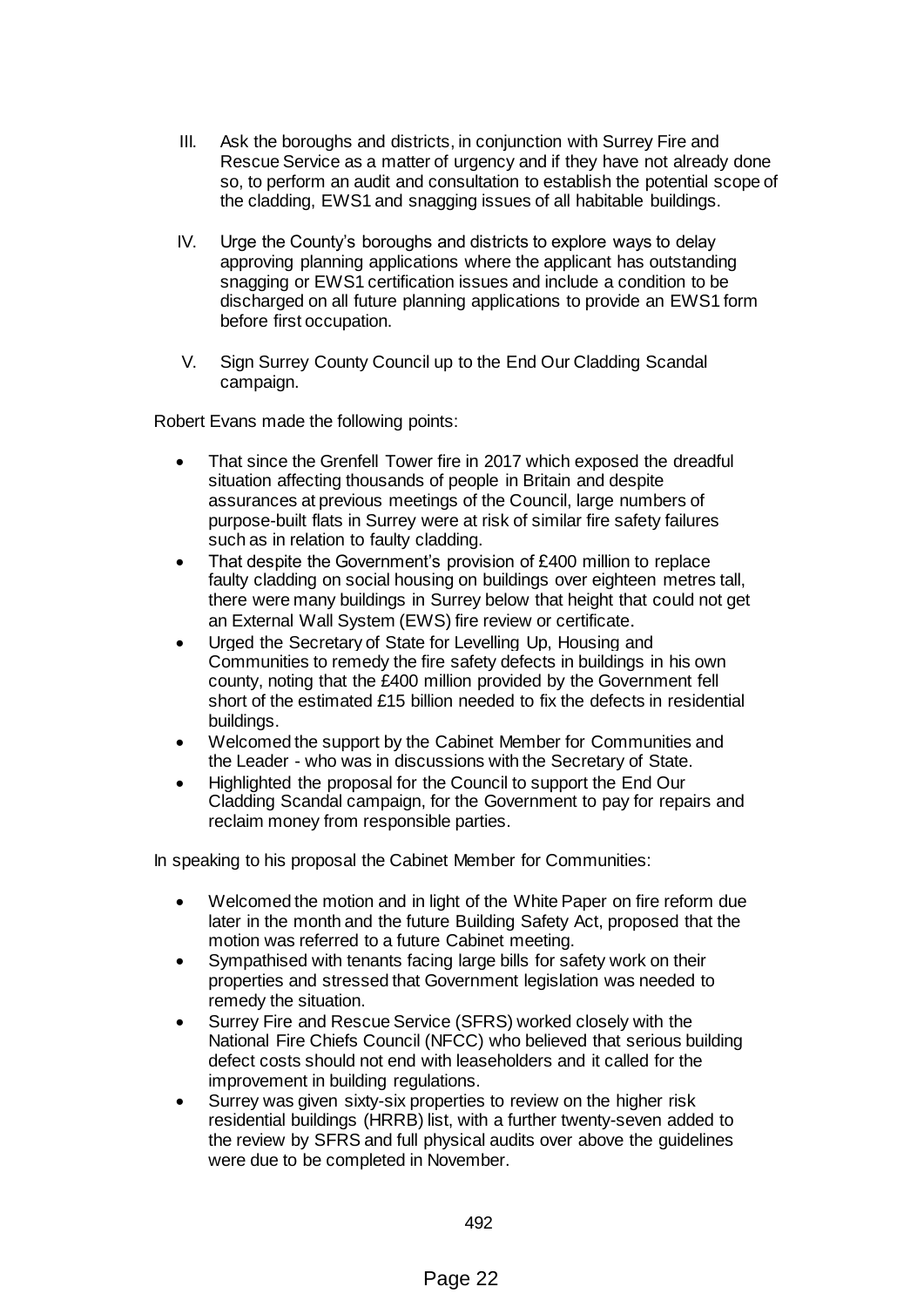Assured the Council that when required SFRS used its statutory power to make sure that safety measures were in place and where appropriate to take remedial action to keep Surrey safe.

Robert Evans confirmed that he was in support of the referral of the motion to Cabinet.

The proposal to refer the motion was put to the vote and with 61 Members voting For, 1 voting Against and 1 Abstention.

Therefore it was:

## **RESOLVED:**

That the motion be referred to the Cabinet - specifically to the next meeting in October.

*Robert Evans left the meeting at 12.32 pm*

### **Item 8 (i)**

Under Standing Order 12.3 the Council agreed to debate this motion.

Under Standing Order 12.1 Bernie Muir moved:

### **This Council notes that:**

- Surrey County Council would like to thank all public transport staff, including the frontline staff, who have all worked extremely hard on a daily basis over the last eighteen months to maintain the vital rail network across Surrey during the pandemic, and in the face of such adversity.
- $\bullet$  It is crucial to review our public transport networks both bus and rail to ensure as far as we practicably can that these networks continue to support our economy and growth ambitions, meet the needs of our communities, and ensure we reach net zero in Surrey.

## **This Council further notes that:**

- Any reduction in services across the network is contrary to national, regional and local strategies. Specifically, the County Council's emerging Surrey Transport Plan, the Rail Strategy approved earlier this year and the Climate Change Strategy; all of which promote public transport ahead of car use, whilst providing a framework to promote the wider decarbonisation of transport.
- This Government's Bus back better Strategy, which in tandem with Surrey County Council's Active Travel, will transform the way in services are planned and delivered and the way in which residents use public transport.

## **This Council resolves to:**

I. Continue to engage a constructive dialogue with railway service providers and other partners in the rail industry to help inform and shape the detail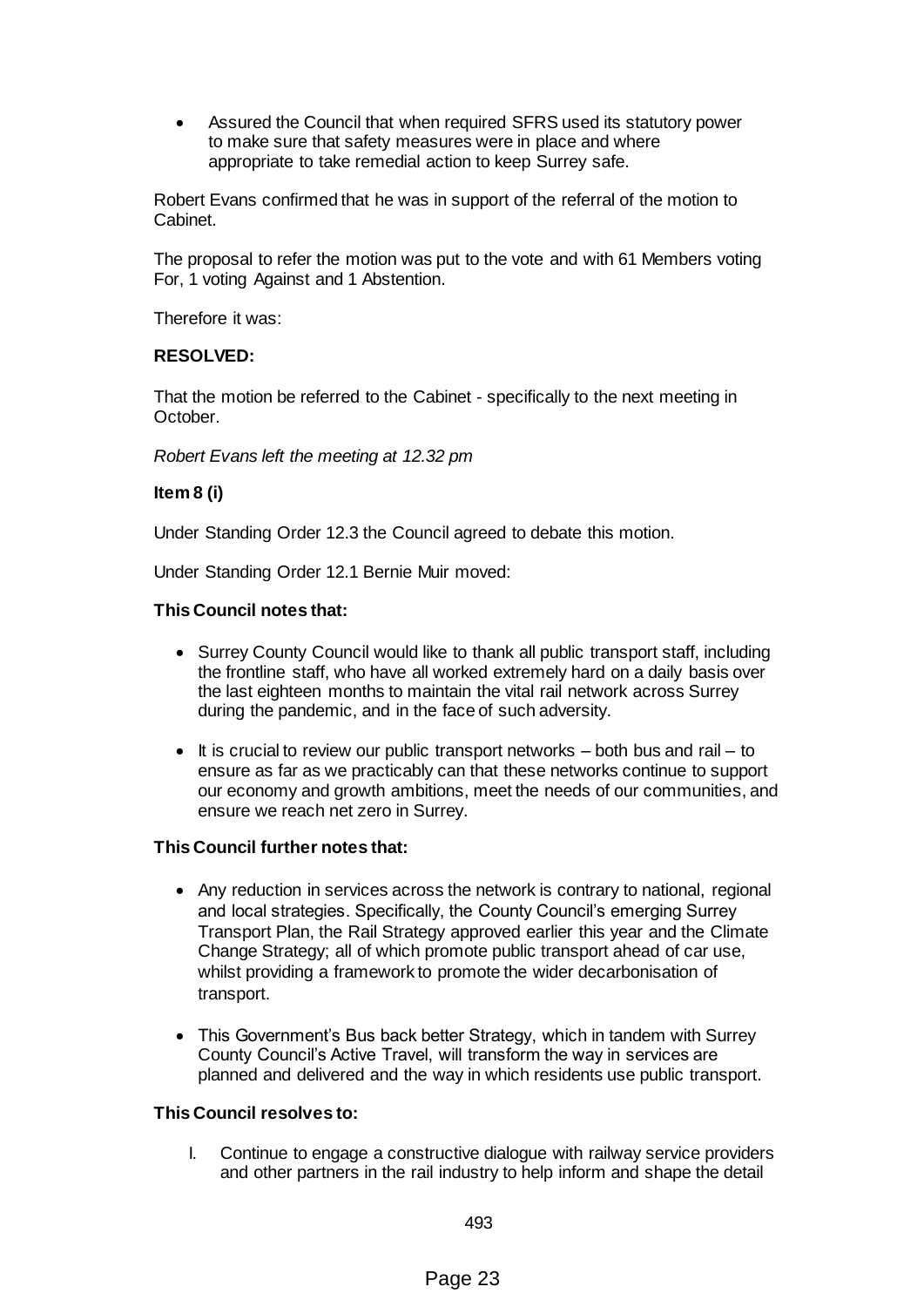of future timetables, and to include a restoration of service frequencies through our stations across Surrey.

II. Support the Cabinet Member for Transport and Infrastructure in writing a letter to the Secretary of State outlining this Council's concerns regarding the impact that new timetable proposals may have on Surrey residents and to ensure adequate funding is provided to support sustainable transport provision in Surrey.

Bernie Muir made the following points:

- Noted that her motion was in response to the reduction in train services by Southern Railway and South Western Railway.
- Noted that Surrey's roads had 66% more traffic than the national average and 46% of carbon emissions were from the transport sector. The aim was to reduce carbon emissions by 60% and that required all stakeholders working together.
- World leaders, councils, businesses and organisations were searching for solutions to tackle climate change, highlighted the Boroughs and Districts' climate change strategies and the Council's strategies and initiatives in response to its declaration of a climate emergency.
- That to address carbon emissions from transport, it was vital to encourage walking, cycling and the use of public transport and to have a coherent and integrated transport policy; noting the Council's Active Travel and Government's Bus Back Better strategies.
- That the reduction in services would impact local economies and good transport connectivity was vital for businesses, regarding Epsom and Ewell she noted concern that businesses would choose not to locate there.
- Trains were vital to transport people to hospitals and medical facilities the decision was being made prematurely at a time when people were gaining confidence in travel post-pandemic and were changing their behaviours.
- That train companies were missing the opportunity to grow their own businesses by encouraging greater rail travel through intelligent timetabling and ticket prices and easing road congestion; noting the investment in ecofriendly buses and linking into train stations.
- Urged the Government to reconsider and the Secretary of State for Transport to ensure adequate funding to support sustainable public transport provision in Surrey.

The motion was formally seconded by Tim Hall, who reserved the right to speak.

Eight Members made the following points:

- That the South Western Railway consultation to which the Council and the Boroughs and Districts responded to, was limited to principal stakeholders, going forward the onus was on South Western Railway to take account of those submissions and to revise the proposed timetable before the public consultation.
- Questioned the basis for the revision of South Western Railway's timetable which estimated passenger levels during rush hour to be 60% of what they were pre-pandemic.
- Noted residents' concerns over South Western Railway's changes to the timetable concerning the Guildford via Epsom line and Bookham train station, the proposals would not meet demand - noting flexible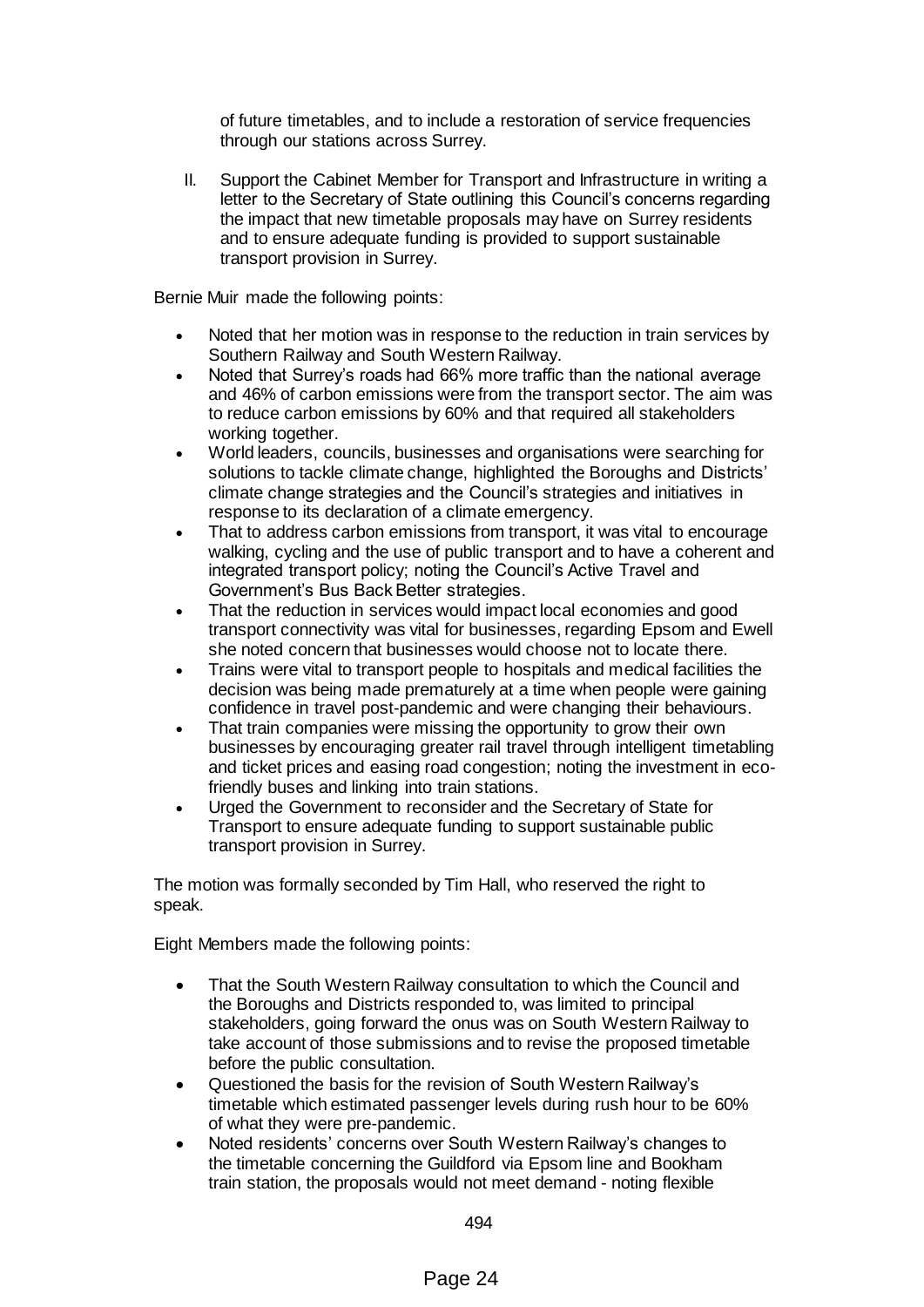working patterns and demand in young people travelling to school or college - nor improve performance as was the aim of the consultation.

- Welcomed the support from the Cabinet Member for Transport and Infrastructure through the Council's submission to South Western Railway, who did not recognise the green agenda through increasing the use of public transport.
- Noted that the proposals were condemned by local authorities whose residents were affected but noted concern that the motion was not strong enough to move the Government to enact change and provide adequate funding to the railway operators.
- Noted the Government's encouragement of a greater use of public transport whilst being complicit in reducing transport facilities.
- Supported the motion's call for a constructive dialogue with the railway service providers but noted the omission the Department for Transport.
- Hoped that the Cabinet Member for Transport and Infrastructure would convey the points as raised above, firmly in his letter to the Secretary of State noting the need for adequate funding to meet the need of residents.
- Thanked public transport staff for working tirelessly during these challenging times.
- That in relation to residents in the east of the county, any reduction of services would affect residents travelling into London and for localised journeys, noting the cuts to the services by Southern Railway and on the East Grinstead line.
- A flexible and sustainable service that recognised demand and connected all communities was vital for levelling up and to meet the climate targets.
- That the proposed changes by South Western Railway would remove many stops at smaller stations, making travel by car in rural areas of the county the only viable option, more emphasis was needed from the Government to challenge the train operators.
- That the proposal by South Western Railway to halve the peak time services to two - affecting residents using Stoneleigh station and Worcester Park stations - was ridiculous when the morning rush hour was the busiest time.
- That regarding the motion's second resolution, urged the Cabinet Member for Transport and Infrastructure to stress upon the Government that additional funding was required for sustainable public transport.

Tim Hall, the seconder of the motion, made the following comments:

- Noted that South Western Railway's model was misleading and outdated, in some cases there would be a 50% reduction in services in large parts of Mole Valley and Epsom and Ewell.
- Thanked the MP for Epsom and Ewell who had argued that South Western Railway had not delivered on their promises for improvement, the Cabinet Member for Transport and Infrastructure, and the Council's Member for Hersham for their support during South Western Railway's consultation.
- That Surrey was dependent on rail travel to work, courts, hospitals, schools and colleges and for the visitor economy; South Western Railway was ignorant of its customer base.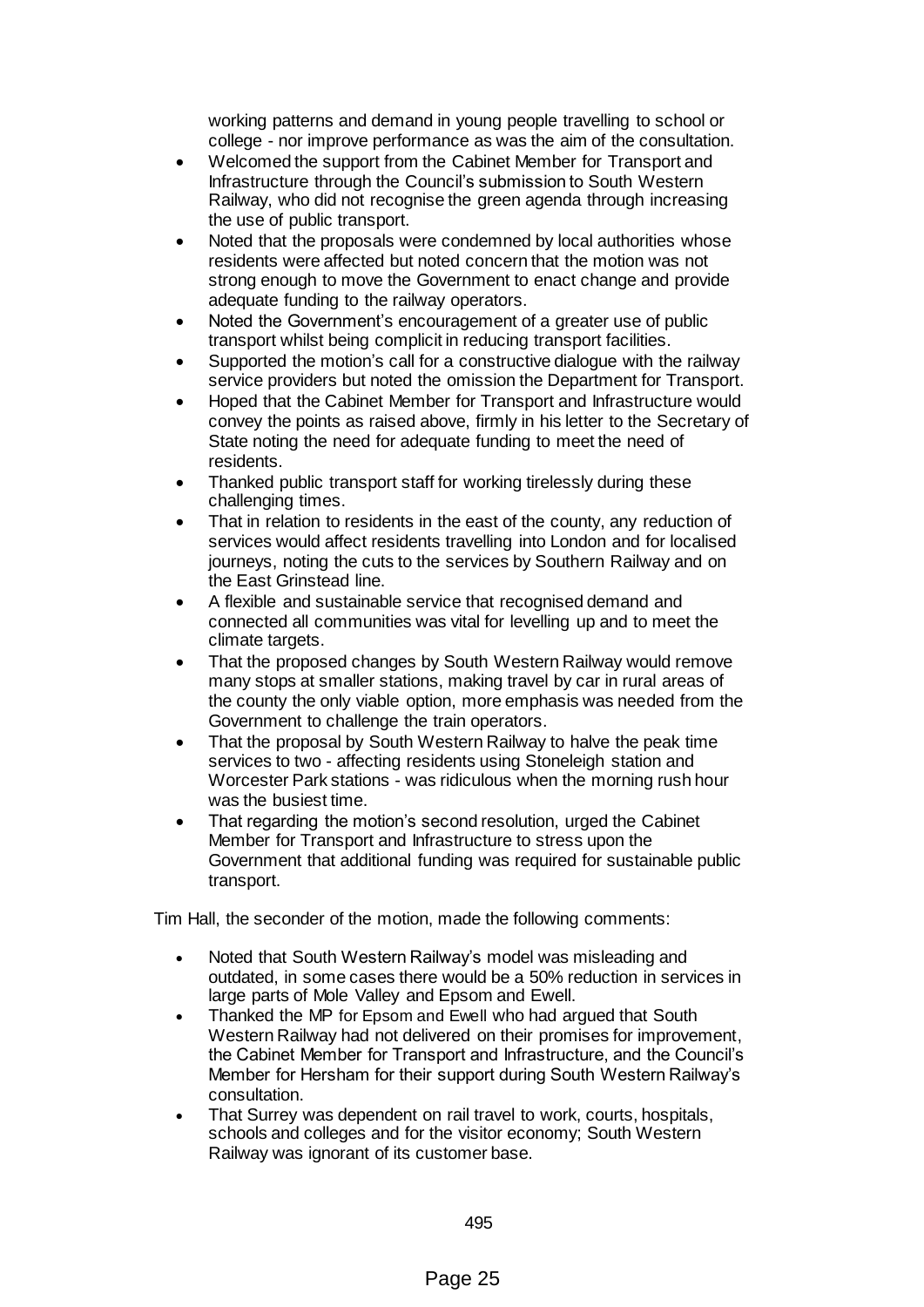The Chair asked Bernie Muir, as proposer of the motion, to conclude the debate:

 Stressed that the train operators' proposals did not fulfil their own objectives, the evidence to support the proposed model was baseless and outdated, and worked against the national objective to build a coherent public transport policy.

The motion was put to the vote and received unanimous support.

Therefore, it was **RESOLVED** that:

## **This Council notes that:**

- Surrey County Council would like to thank all public transport staff, including the frontline staff, who have all worked extremely hard on a daily basis over the last eighteen months to maintain the vital rail network across Surrey during the pandemic, and in the face of such adversity.
- $\bullet$  It is crucial to review our public transport networks  $-$  both bus and rail  $-$  to ensure as far as we practicably can that these networks continue to support our economy and growth ambitions, meet the needs of our communities, and ensure we reach net zero in Surrey.

### **This Council further notes that:**

- Any reduction in services across the network is contrary to national, regional and local strategies. Specifically, the County Council's emerging Surrey Transport Plan, the Rail Strategy approved earlier this year and the Climate Change Strategy; all of which promote public transport ahead of car use, whilst providing a framework to promote the wider decarbonisation of transport.
- This Government's Bus back better Strategy, which in tandem with Surrey County Council's Active Travel, will transform the way in services are planned and delivered and the way in which residents use public transport.

#### **This Council resolves to:**

- I. Continue to engage a constructive dialogue with railway service providers and other partners in the rail industry to help inform and shape the detail of future timetables, and to include a restoration of service frequencies through our stations across Surrey.
- II. Support the Cabinet Member for Transport and Infrastructure in writing a letter to the Secretary of State outlining this Council's concerns regarding the impact that new timetable proposals may have on Surrey residents and to ensure adequate funding is provided to support sustainable transport provision in Surrey.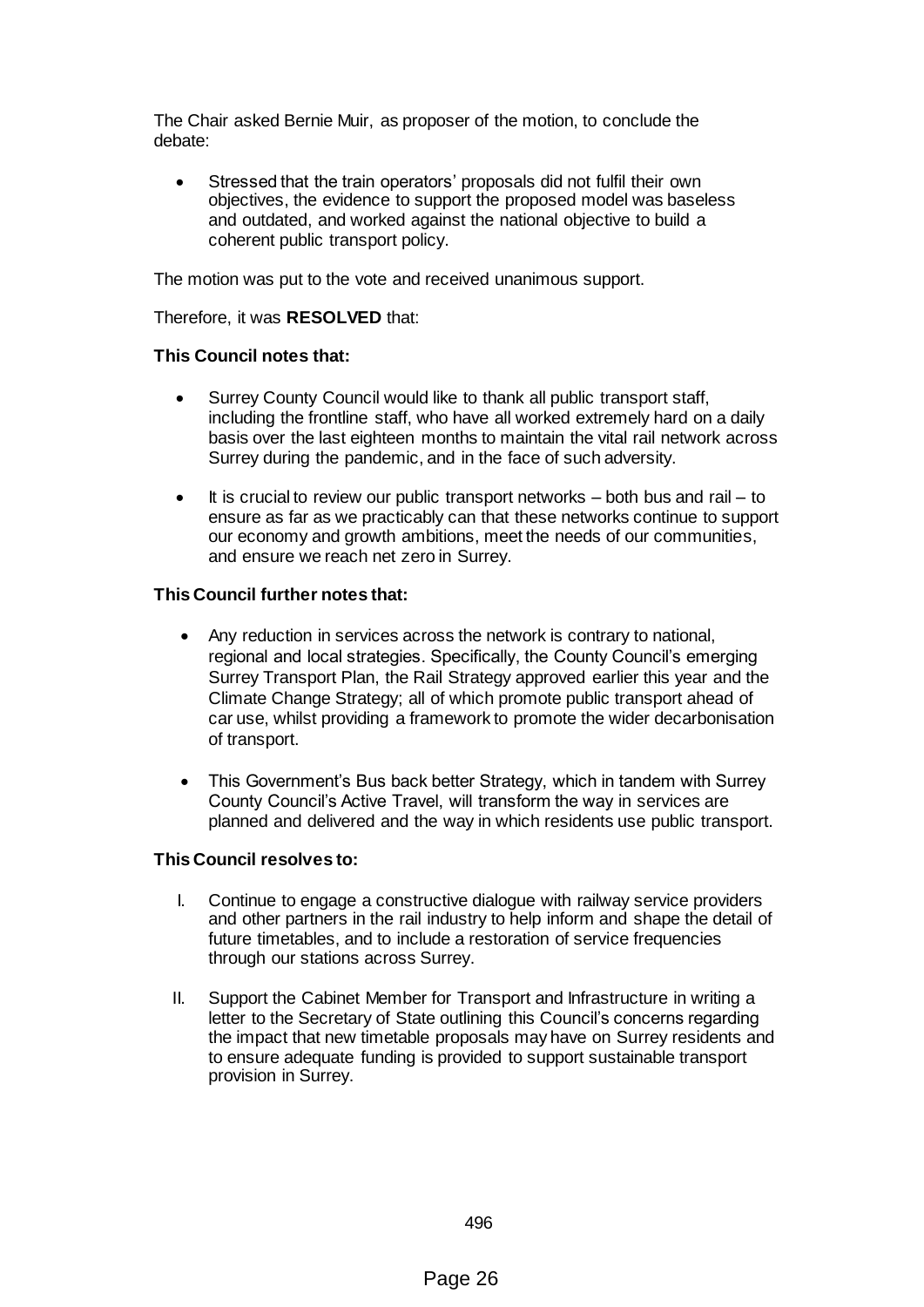# **Item 8 (ii)**

Under Standing Order 12.3 the Council agreed to debate this motion.

Under Standing Order 12.1 Marisa Heath moved:

An amendment to the motion set out in the agenda for this meeting in her own name which had been published in the supplementary agenda (12 October 2021), which was formally seconded by Trefor Hogg.

The amendment was as follows (with additional words in bold/underlined and deletions crossed through):

### **This Council notes that:**

- Surrey County Council is committed to becoming a net zero council by 2030.
- The Council has further committed to Surrey becoming a net zero county by 2050 at the latest to mitigate the impact of climate change on our residents, infrastructure, landscapes and biodiversity, and to play our part in preserving the vitality of our planet for future generations.
- Surrey County Council has a crucial role to play in delivering and driving this agenda by ensuring that resources and levers that are within its control and areas of influence are utilised to the maximum.
- The ambitions of the Greener Futures Climate Change Strategy require a step change in how our communities live, work and play.

### **This Council further notes that the Council's role in delivering the county's net zero target requires us to:**

- **Lead** by example with the ambition to reduce the carbon emissions of the Council's own operations and services, recognising that elected members and officers have a significant role in leading by example in their actions and lifestyles and inspiring our colleagues, residents and communities to move to more sustainable ways of living and working in all of their decision making.
- **Enable** and identify opportunities and projects that reduce carbon emissions across Surrey that can benefit from the Council, by the Council facilitating finance and resources to attract external investment.
- **Inspire** by maximising opportunities to influence behaviour change and empower people and organisations to take actions that lead to real and sustainable change.

Additionally, it will be crucial for the Council to take a fourth role, by **collaborating** with districts and boroughs, health and other key partners to ensure every effort is maximised and joined up wherever possible.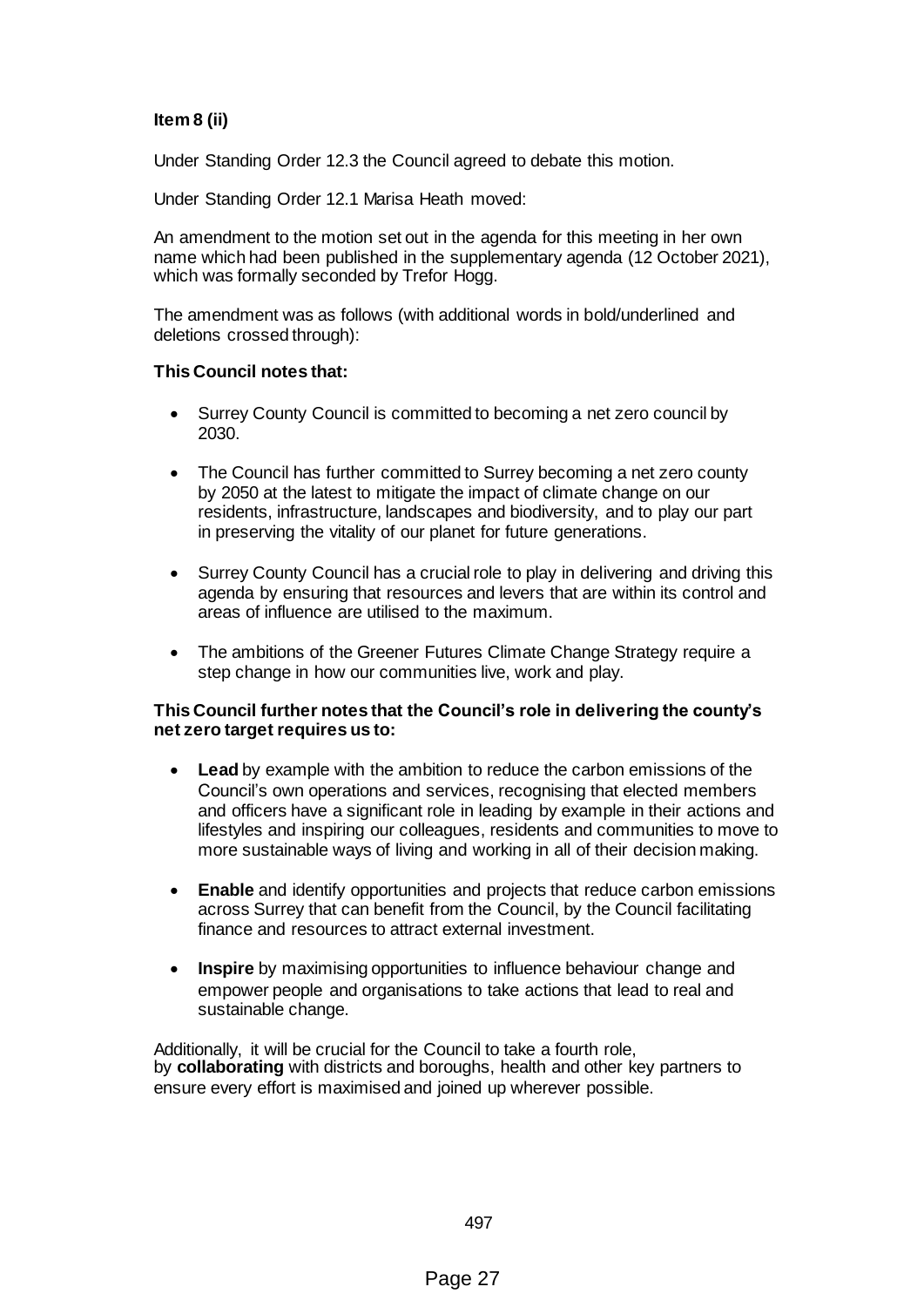## **In light of the above, this Council resolves to:**

- I. Endorse a Greener Futures Member Commitment and in doing so, agree to put greener futures at the forefront of all aspects of decision-making, in line with our refreshed organisational strategy.
- II. Commit to working cross-party to champion the Greener Futures agenda and Climate Change delivery plan. Where Surrey County Council members also hold seats at District and Borough councils, they will support ongoing collaboration to deliver shared objectives and targets, and will, wherever possible, support local decisions and policies that deliver decarbonisation for Surrey.
- III. Commit to act as a connector with residents, staying abreast of opportunities for residents and communities to reduce their personal carbon footprints and improve their local environments **and ensure we have a strong communication strategy that gets input from members and engages residents, members and businesses across Surrey.** This includes promoting schemes, initiatives and funding opportunities. which will be highlighted through communications undertaken around the Greener Futures.
- IV. Commit to actively encouraging communities to take a leading role in shaping and delivering the way in which we decarbonise the county and supporting community led decarbonisation and environmental initiatives, signposting appropriate funding sources such as Your Fund Surrey.
- V. Commit to working with partners through the Greener Futures Board to provide countywide leadership to this agenda **and use our wider influence and connections to obtain sufficient funding and policy change from central Government to enable us to meet the challenges set in the Delivery Plan.**
- VI. Work with County Council officers to identify and support those on lower incomes and vulnerable residents to reduce their carbon footprint and energy bills, ensuring that our policies do not have unintended consequences on these groups and that no one is left behind.
- VII. Agree that the Greener Futures Member Commitment will be included as a project within the One Net Zero Public Estate Programme of the new Greener Futures Climate Change Delivery Plan, which will be taken to Cabinet for a decision in October. The carbon impact of the commitment will be monitored and included as part of the Council's carbon reduction contribution.
- VIII. Agree that the Communities, Environment & Highways Select Committee Climate Change Task Force consider other actions in the future which can be added to the Greener Futures Member Commitment.
- IX. Appoint a Greener Futures Champion**s** to support members in their efforts and highlight relevant points to all elected members that can help them deliver on their commitment to tackling climate change.

Members agreed to debate the amended motion and therefore it became the substantive motion.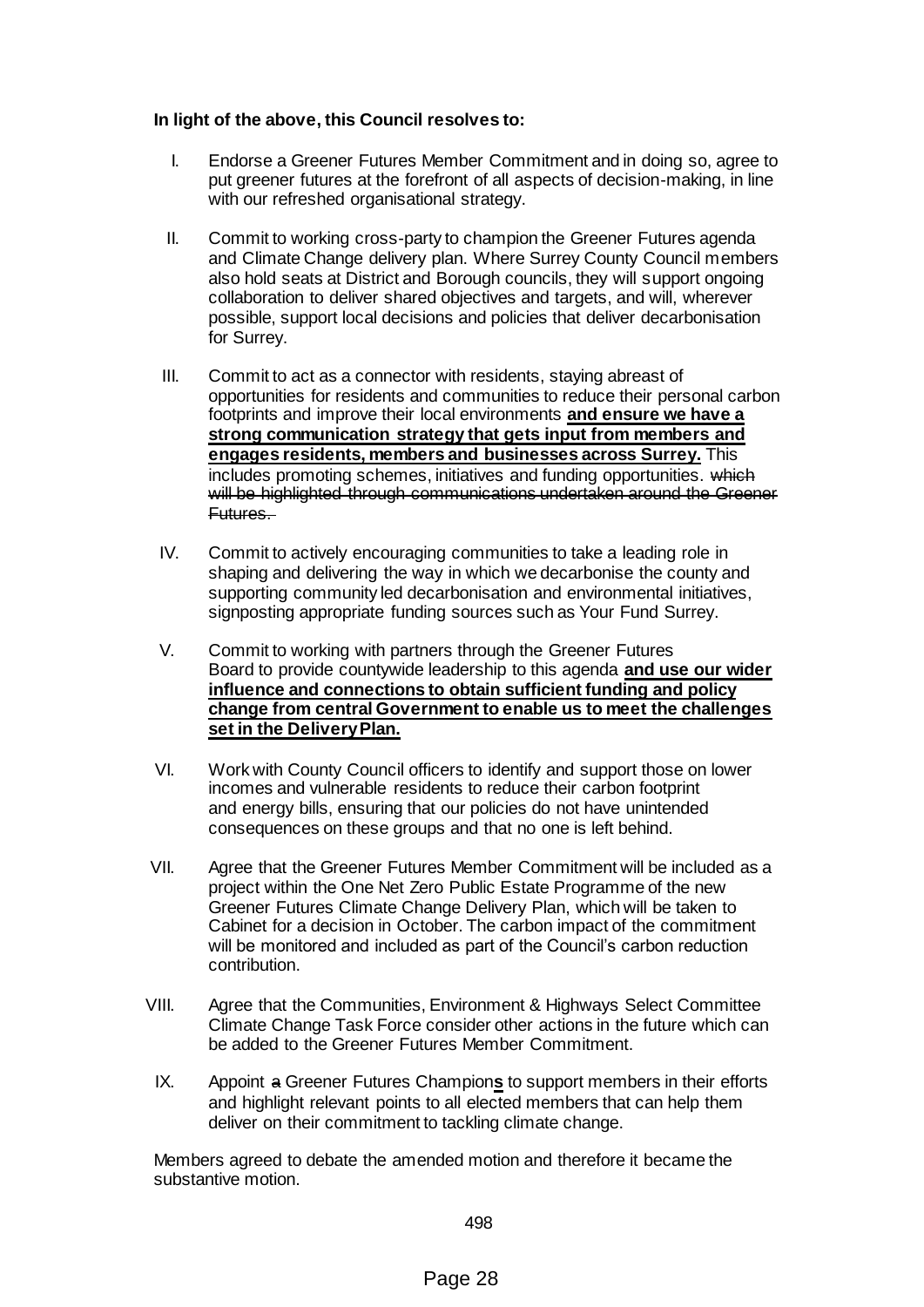Marisa Heath made the following points:

- Highlighted the addition and deletion within the third resolution, the additions in the fifth resolution and the deletion and addition within the ninth resolution.
- That the motion complemented the new Delivery Plan and whilst building on the previously agreed ambitions to become a net zero carbon emissions county by 2050 and Council by 2030, the motion recognised that the Council needed to take action immediately by setting its own priorities, putting the Greener Futures Programme at the forefront of its work.
- That following receipt of the Delivery Plan which was an easy to read and flexible document - by the Cabinet later in the month, the Council had to be ready to take it forward recognising that success was only possible through collective working.
- That whilst collective working was underway by Members working with the Boroughs and Districts, residents and businesses, and through the Greener Futures Member Reference Group (MRG) and Greener Futures Board; once Cabinet received the Plan it was vital for all to support it collectively.
- That whilst she would be exploring the details of the Plan further through Member input, the motion called on Members to lead, enable and inspire their communities through agreeing a Greener Futures Member commitment.
- That Members were asked to agree several measures towards delivering the Council's climate change objectives through supporting collaboration, promoting schemes and funding opportunities, working to ensure that no one was left behind and to develop a communications and engagement strategy.
- That the established cross-party MRG would develop the Greener Futures Member Commitment going forward and Members could also submit their suggestions.
- That the motion called for Greener Futures Champions to provide updates at meetings and ensure that the Greener Futures Programme was at the forefront of the Council's work, she welcomed Members coming forward.
- That she looked forward to Members' views in the debate and hearing new ideas, it was vital to ensure that the Council engaged with Members and worked collaboratively to achieve the climate change targets.
- Stressed that the challenge going forward was driving the change and pushing harder to achieve the ambitious targets.

The motion was formally seconded by Trefor Hogg, who made the following comments:

- That whilst the Council's commitment to achieve net zero carbon emissions by 2030 and for the county to achieve net zero carbon emissions by 2050 were challenging, such ambitions were deliverable.
- The Council's actions must be aligned to the United Nation's seventeen Sustainable Development Goals (SDG), whilst SDG number thirteen on climate action was central to achieving the targets, the SDGs were interlinked and so the Council must take a broad view by meeting all seventeen.
- Recognised the need to review and refocus the Council's objectives on climate change in the future, it was a climate emergency so should be addressed in a controlled way.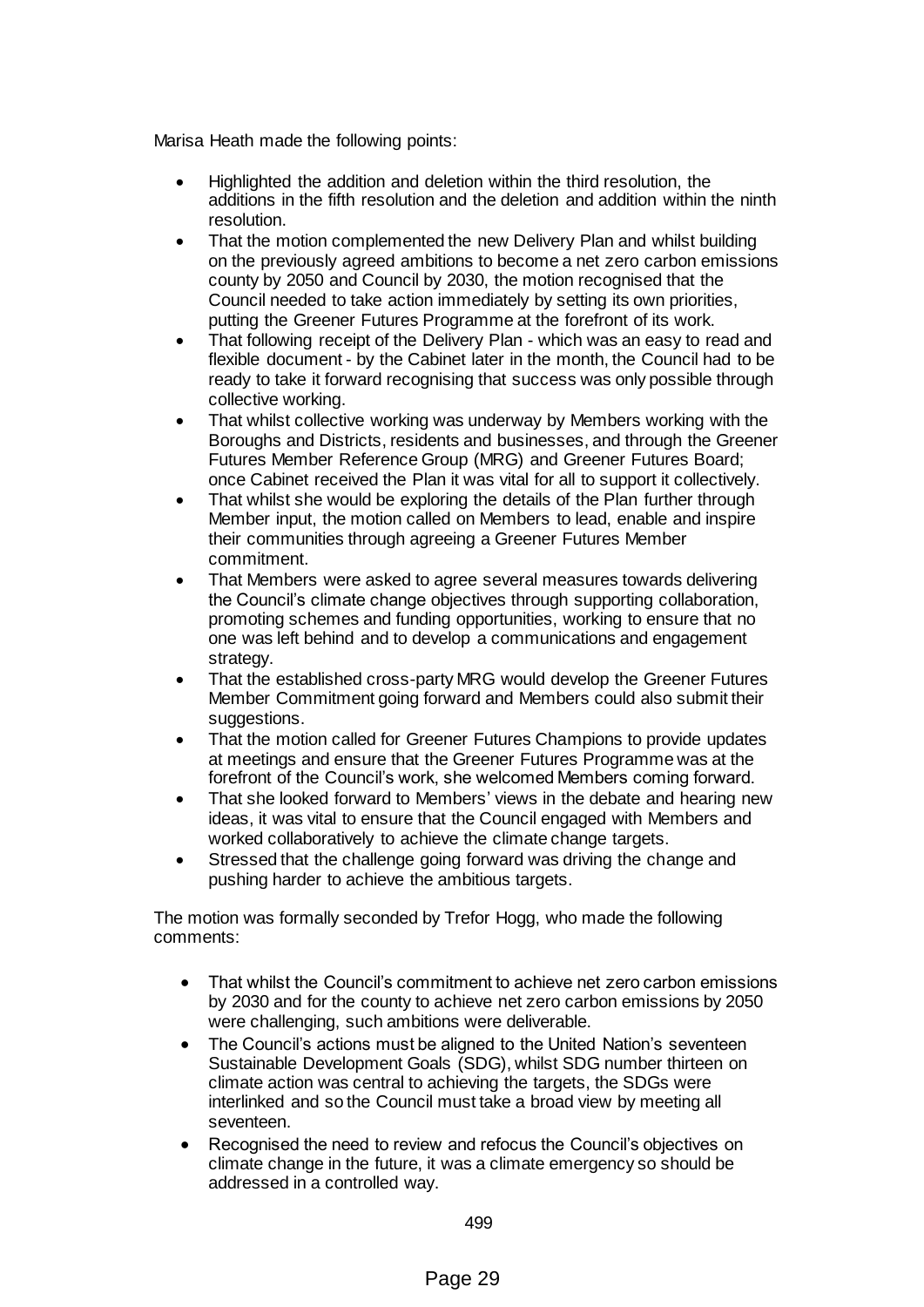That to deliver the challenging targets, the Council must put sustainable development at the heart of its work to ensure a greener future in Surrey where no one was left behind.

Fourteen Members made the following points:

- Highlighted the importance of hydrogen fuel for a green future, but that depended on its production due to high levels of carbon dioxide emissions produced, hoped the Council would call for carbon capture in the future.
- Welcomed the commitment to work cross-party, addressing climate change was a task for all and progress would be undermined if it became a bidding war between the political parties.
- That the Council's net zero carbon emissions targets were ambitious, and the challenge would be met through the Council's role in leading, enabling and inspiring the county.
- That greater collaboration was vital to address climate change, with the Council working with the Boroughs and Districts and other stakeholders to ensure a joined-up approach through the Delivery Plan.
- That whilst the cross-party MRG's recommendations to the Cabinet in October and the motion were important, going forward embodying the commitments into reality was vital.
- That Surrey was dependent on cars, behaviour change was vital.
- Contested the meeting of select committees in person as that was contrary to reducing travel and pollution.
- Commended the inspiring cross-party work undertaken by the Communities, Environment and Highways Select Committee on policies to achieve the county's net zero targets which would be a huge challenge.
- Noted an instance of leading by example through a personal commitment to use an e-bike as a primary mode of transport in 2022 rather than a car.
- That Members and officers should not wait for a mandate but should change their behaviours now.
- Quoted from Chatham House's Climate change risk assessment 2021, noting the importance of addressing the rising global average temperature - already 1.1-1.2 degrees Celsius rise - at the UN Climate Change Conference (COP26) following on from the commitment in the 2015 Paris Agreement to limit global warming to well below 2°C**,** compared to pre-industrial levels.
- Noted surprise that since the Council declared a climate emergency in July 2019 there had been no further motions since, until today where there were three so hoped that reflected that the Council was taking the issue seriously.
- That even with the amendments, the motion failed to lead, enable and inspire, however supported the motion's proposals and hoped it was supported cross-party.
- Acknowledged that to reach the Council's net zero targets, partnership work was vital between all government levels and stakeholders.
- That local communities, residents and businesses were key to enact change and the Council must maintain and develop its infrastructure to support the behavioural change needed, such as a shift to walking, cycling and public transport.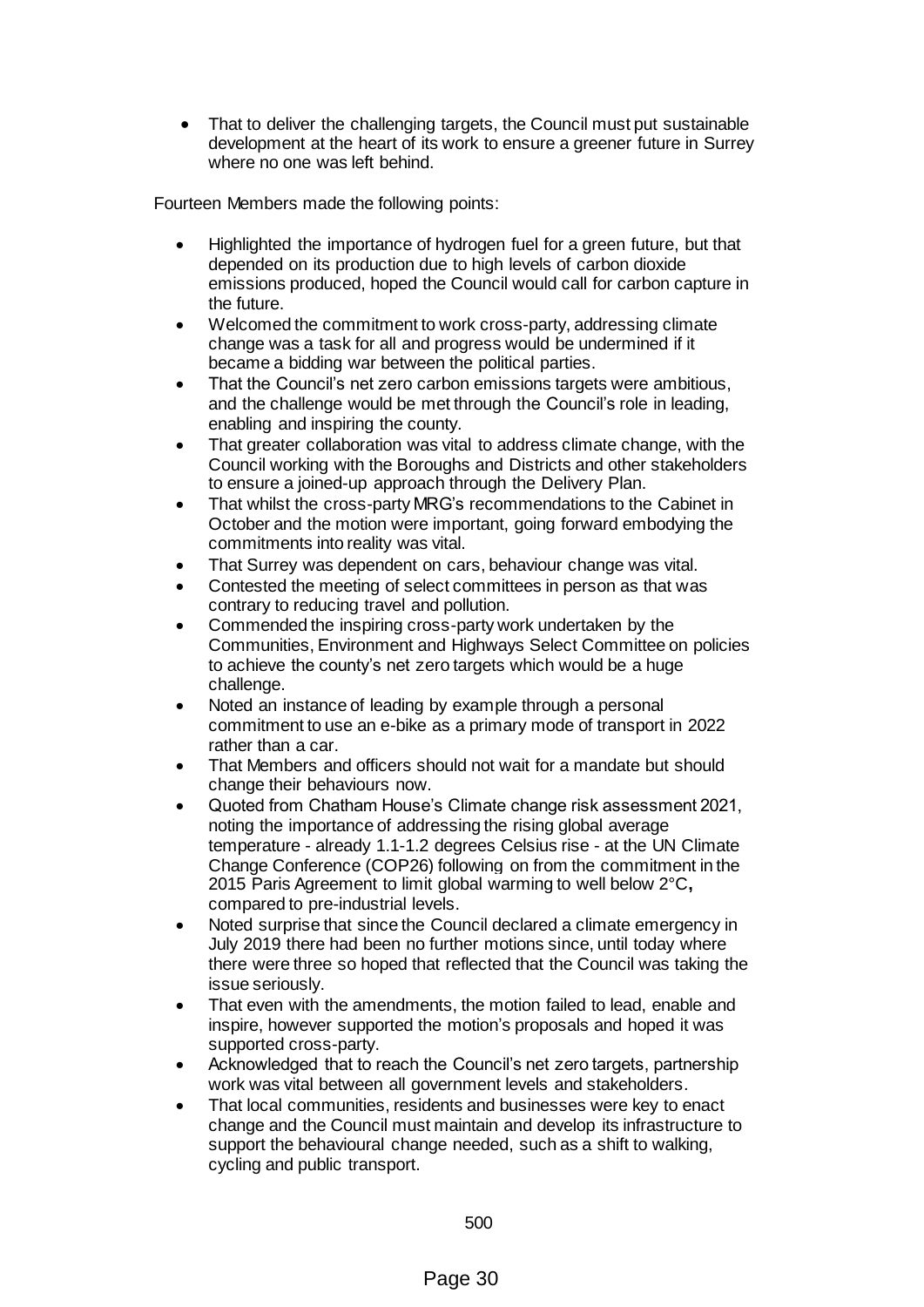- Urged the Council to work with the Boroughs and Districts and partners to avoid another year of blocked footpaths and cycleways.
- That the eighth resolution should reflect the change from a Task Force to the Member Refence Group - which could make recommendations to the Cabinet.
- That it was clear that Members and officers on the cross-party MRG minus the Labour Group - were committed to the Delivery Plan.
- Highlighted Surrey Heath Borough Council's appointment of a dedicated climate change officer that worked closely with the Council.
- Referring to an example at Surrey Heath Borough Council, the Council needed to be robust in dealing with building developers so that they reflected the Council's green agenda and provision of affordable homes; noted discussions with Secretary of State for Levelling Up, Housing and Communities to ensure the matter was addressed in the planning White Paper.
- That the motion recognised the centrality of climate change and welcomed the amendment to the fifth resolution which reflected one of the points in item 8: Original Motions, 8 (v).
- Noted confidence in the Cabinet Member for Environment's commitment to delivering the work outlined in the motion, however despite the Council's ambitions in some areas the Council's actions were lacking.
- Volunteered to be a Greener Futures Champion, working as a 'critical friend'.
- Praised the Cabinet Member for Transport and Infrastructure's on the work on an enhanced partnership with buses.
- Noted that many homes in the UK were not equipped to deal with extreme seasonal changes such as heatwaves, the response from some was the purchase of air conditioning units.
- That many of the tools needed to address the issues were not available to the Boroughs and Districts, welcomed therefore the Council's role to lead and enable through collaborative working.
- Highlighted that a fundamental problem facing Boroughs and Districts to be able to deliver on their ambitious plans was the need for officers with specialist skills, suggested that the Council establish a joint climate unit providing specialist climate officers across the county.
- Welcomed the Cabinet Member for Environment's defence of the Council's policies at a local Boroughs and Districts meeting, and the Council's ambition to reach its 2030 target which was beneficial to future generations.
- Welcomed the tone of the debate on the motion with Members being critical friends, hoped that the Council was committed to fulfilling its objectives rather than virtue-signalling.
- Looked forward to integrating the Social Value Act within the Council's procurement strategy and welcomed the review of the mineral planning policy.
- That annual reports were needed and noted that it was encouraging to see the Cabinet Member for the Environment leading on disseminating information on the Greener Futures Programme to residents.
- Noted the importance of the Council's collaboration with the Boroughs and Districts, noted local examples between the Council and Reigate and Banstead Borough Council around the Solar Together scheme, the LCWIP and green home grants.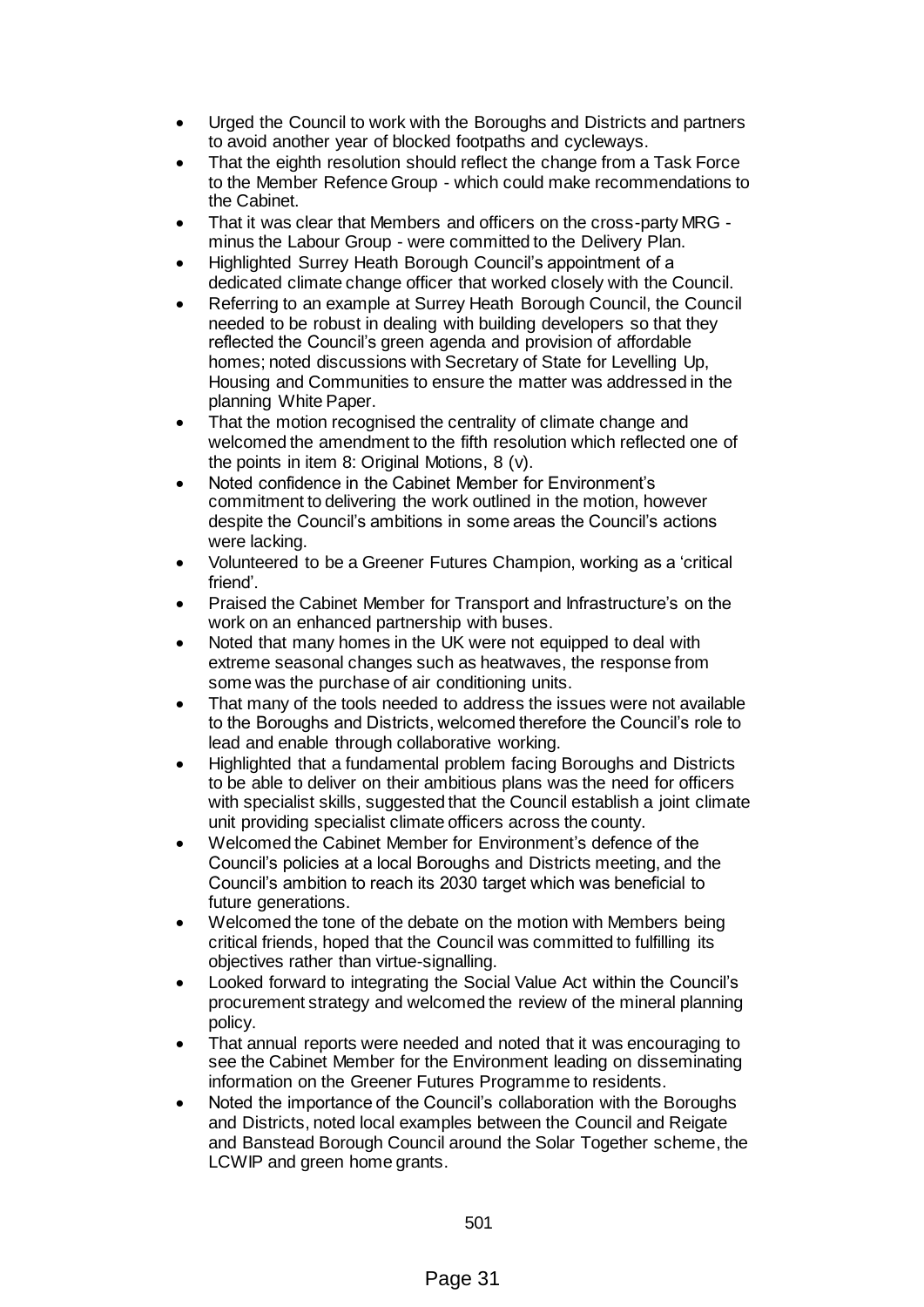- Highlighted that young people were often overlooked by councillors, noted a local example of regular debates held for young people on key issues; and had engaged with the Cabinet Member for Environment to introduce climate workshops in schools and colleges.
- That working with residents, businesses and community groups to provide a financially viable plan was vital, noted an upcoming Reigate Business Guild with a presentation on climate change.
- Highlighted the significant threat posed by climate change.
- Referring to Spelthorne, highlighted the large number of high rise buildings which used more energy and emitted more carbon dioxide, that it was located close to Heathrow Airport which emitted a large amount of carbon dioxide, residents were committed to protecting the many green spaces, cycling was being promoted as part of the active travel plan and other green transport measures were in place, had formed a youth group to debate climate change issues and worked with local businesses to reduce carbon dioxide emissions.
- That young people were leading on the net zero ambition and would hold policy makers to account.
- Supported the Delivery Plan and would hold the Cabinet to account in fulfilling its targets and supported the cross-party approach and partnership work outlined in the motion; but could not support the motion as it imposed an obligation for Members to act in a certain way so would abstain.

The Chair asked Marisa Heath, as proposer of the motion, to conclude the debate:

- Rather than preparing an arbitrary list for Members to follow, the motion was intended to be Member-led, to lead, inspire and enable residents to meet the Council's and country's climate change objectives.
- Welcomed the offer from the Member for Guildford East to become a Member Champion.
- Supported the sharing of resources such as specialist officers in climate change between the Council and the Boroughs and Districts, the Council was looking to scale up its existing nine climate change officers.
- Recognised the importance of a joined-up approach such as through using the 'green lens' when considering the Council's other strategic plans.
- Confirmed that officers and Members leading the Greener Futures Programme were committed and she hoped that all Members were too.

The motion was put to the vote in which 64 Members voted For, 0 Against and 2 Abstentions.

Therefore, it was **RESOLVED** that:

## **This Council notes that:**

- Surrey County Council is committed to becoming a net zero council by 2030.
- The Council has further committed to Surrey becoming a net zero county by 2050 at the latest to mitigate the impact of climate change on our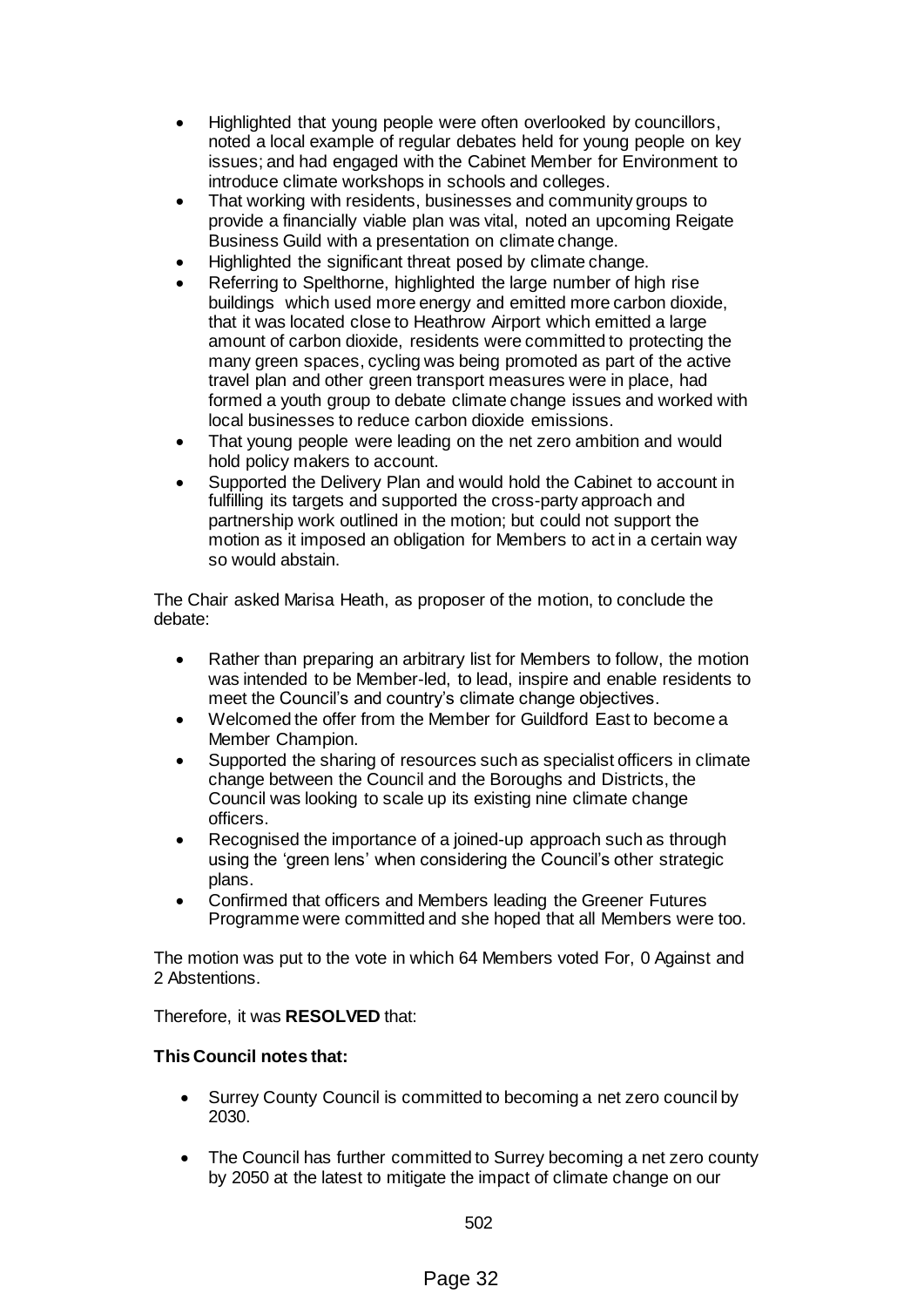residents, infrastructure, landscapes and biodiversity, and to play our part in preserving the vitality of our planet for future generations.

- Surrey County Council has a crucial role to play in delivering and driving this agenda by ensuring that resources and levers that are within its control and areas of influence are utilised to the maximum.
- The ambitions of the Greener Futures Climate Change Strategy require a step change in how our communities live, work and play.

### **This Council further notes that the Council's role in delivering the county's net zero target requires us to:**

- **Lead** by example with the ambition to reduce the carbon emissions of the Council's own operations and services, recognising that elected members and officers have a significant role in leading by example in their actions and lifestyles and inspiring our colleagues, residents and communities to move to more sustainable ways of living and working in all of their decision making.
- **Enable** and identify opportunities and projects that reduce carbon emissions across Surrey that can benefit from the Council, by the Council facilitating finance and resources to attract external investment.
- **Inspire** by maximising opportunities to influence behaviour change and empower people and organisations to take actions that lead to real and sustainable change.

Additionally, it will be crucial for the Council to take a fourth role, by **collaborating** with districts and boroughs, health and other key partners to ensure every effort is maximised and joined up wherever possible.

## **In light of the above, this Council resolves to:**

- I. Endorse a Greener Futures Member Commitment and in doing so, agree to put greener futures at the forefront of all aspects of decision-making, in line with our refreshed organisational strategy.
- II. Commit to working cross-party to champion the Greener Futures agenda and Climate Change delivery plan. Where Surrey County Council members also hold seats at District and Borough councils, they will support ongoing collaboration to deliver shared objectives and targets, and will, wherever possible, support local decisions and policies that deliver decarbonisation for Surrey.
- III. Commit to act as a connector with residents, staying abreast of opportunities for residents and communities to reduce their personal carbon footprints and improve their local environments and ensure we have a strong communication strategy that gets input from members and engages residents, members and businesses across Surrey. This includes promoting schemes, initiatives and funding opportunities.
- IV. Commit to actively encouraging communities to take a leading role in shaping and delivering the way in which we decarbonise the county and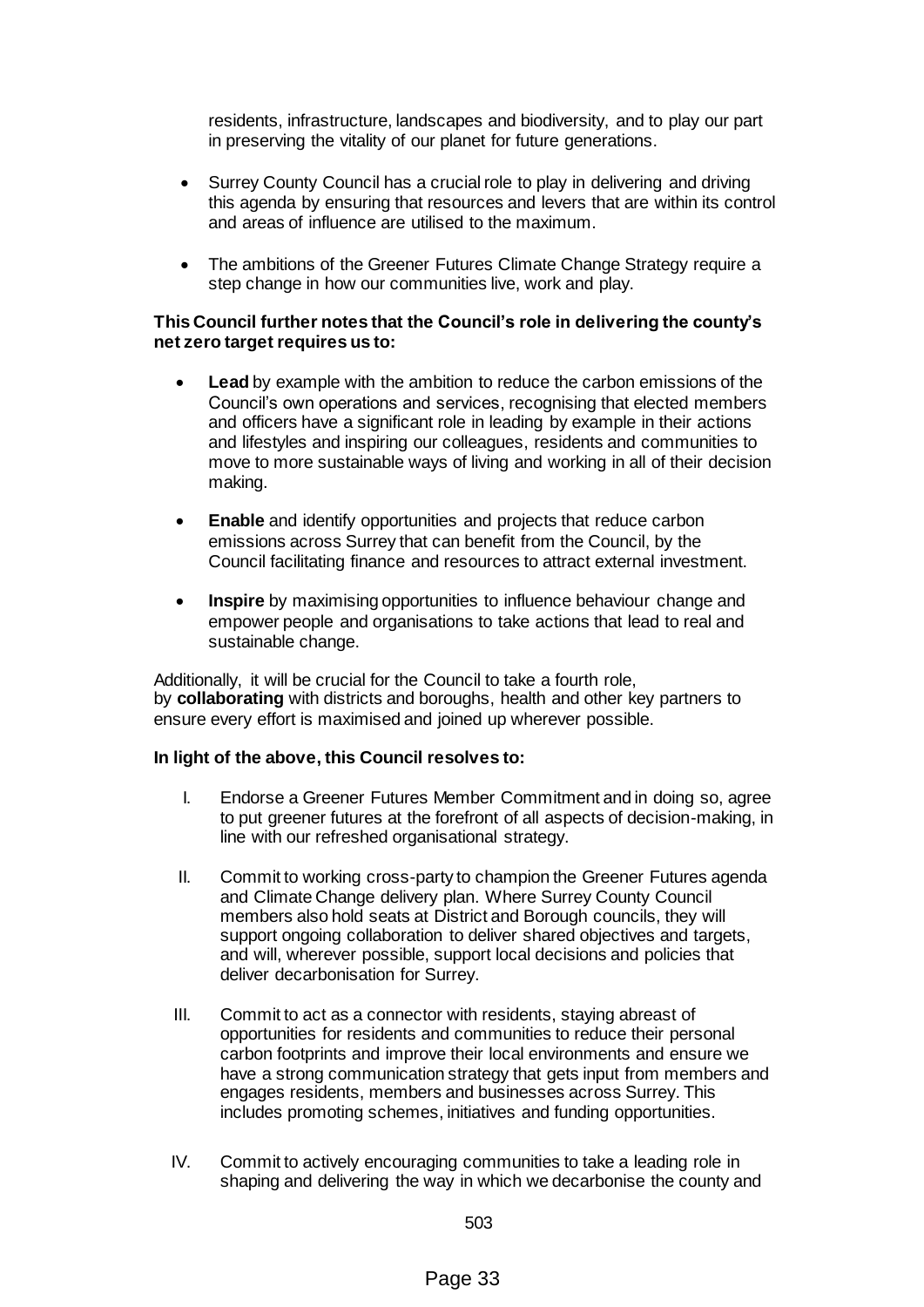supporting community led decarbonisation and environmental initiatives, signposting appropriate funding sources such as Your Fund Surrey.

- V. Commit to working with partners through the Greener Futures Board to provide countywide leadership to this agenda and use our wider influence and connections to obtain sufficient funding and policy change from central Government to enable us to meet the challenges set in the Delivery Plan.
- VI. Work with County Council officers to identify and support those on lower incomes and vulnerable residents to reduce their carbon footprint and energy bills, ensuring that our policies do not have unintended consequences on these groups and that no one is left behind.
- VII. Agree that the Greener Futures Member Commitment will be included as a project within the One Net Zero Public Estate Programme of the new Greener Futures Climate Change Delivery Plan, which will be taken to Cabinet for a decision in October. The carbon impact of the commitment will be monitored and included as part of the Council's carbon reduction contribution.
- VIII. Agree that the Communities, Environment & Highways Select Committee Climate Change Task Force consider other actions in the future which can be added to the Greener Futures Member Commitment.
	- IX. Appoint Greener Futures Champions to support members in their efforts and highlight relevant points to all elected members that can help them deliver on their commitment to tackling climate change.

#### **Item 8 (iii)**

Under Standing Order 12.3 the Council agreed to debate this motion.

Under Standing Order 12.1 Catherine Baart moved:

#### **This Council notes that:**

At present it is very expensive for suppliers to provide locally generated renewable electricity to local customers.

The Local Electricity Bill would help reduce the cost of renewable electricity from community projects. It would make the supplier's financial costs proportionate to the size of the operation and in doing so would help community energy groups get their schemes going. In turn, this would generate local revenues for the local economy, as well as reducing carbon emissions.

"Accelerating community energy projects" is part of the Council's Climate Change Delivery Plan and the Local Electricity Bill made law would support the Council in achieving its Greener Futures goals. In Outwood (an East Surrey village with no gas supply largely dependent on oil for heating), a local community electricity project could make decarbonising heating possible for the residents.

The Local Electricity Bill would establish a "Right to Local Supply" policy.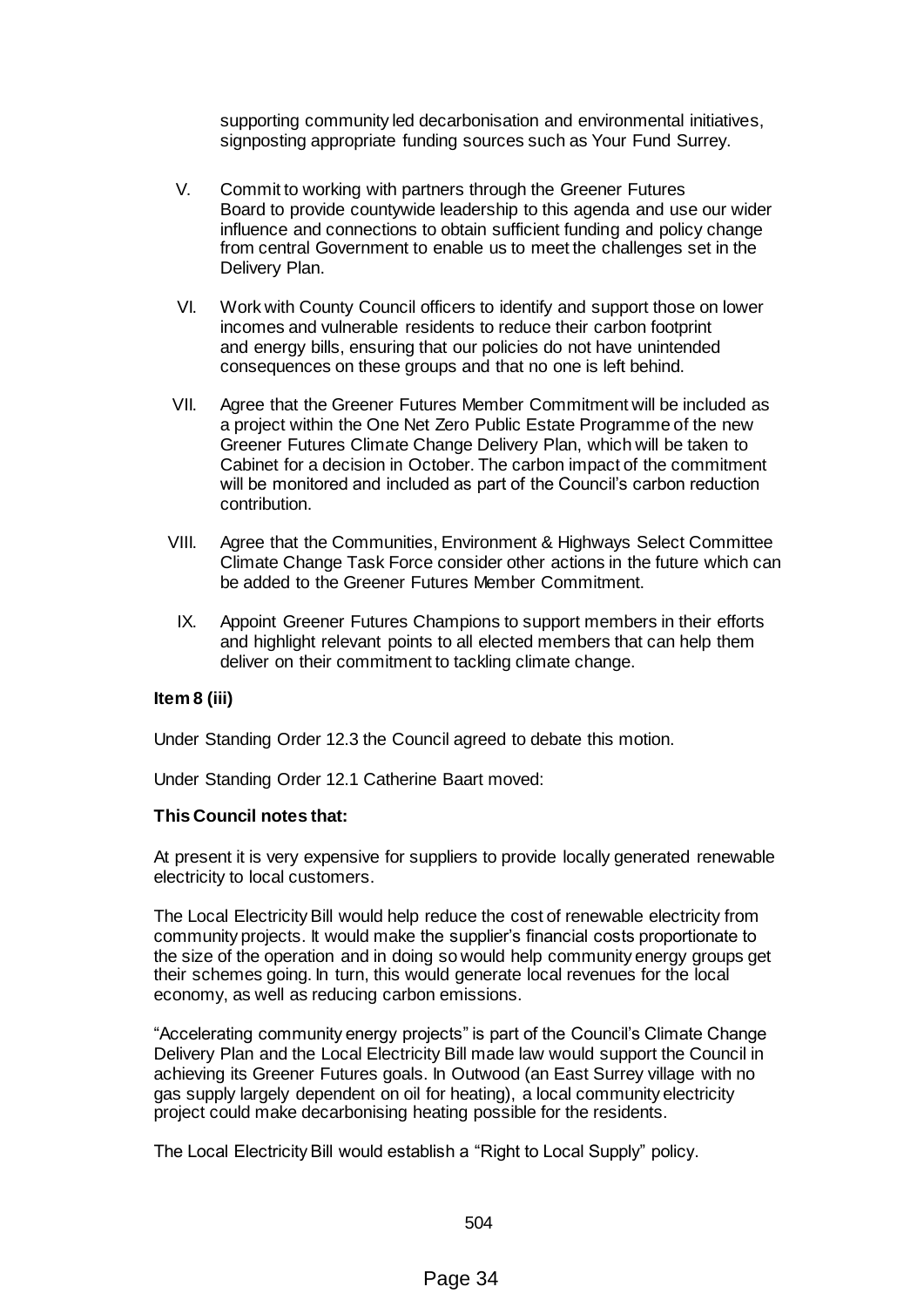At present, 79 councils and a cross party group of at least 264 MPs support the Local Electricity Bill, including Jeremy Hunt, MP.

## **This Council resolves to**:

- I. Support the Local Electricity Bill.
- II. Write to local MPs who have not yet expressed support for the Bill.
- III. Write to the organisers of the Bill, Power for the People, expressing its support.

Catherine Baart made the following comments:

- That the UK needed to increase its electricity production for the transition to electric transport and heating to meet its climate change targets.
- That currently only 11% of all energy produced in the UK was from renewable sources.
- That community scale renewable energy had the potential to help meet the challenge but community energy groups in the UK unlike in Germany for example, faced disproportionate costs to the amount of energy produced due to the current energy market legislation and licensing rules.
- That community energy groups benefitted local economies by creating jobs and skills and encouraged local support for schemes such as solar farms.
- That the Local Electricity Bill (the Bill) would support the Council's Greener Futures Programme through decarbonisation as Surrey's councils could sell energy generated at council owned solar farms to local people and businesses.
- That the Bill would remove barriers faced by community energy groups by re-regulating the energy market through Ofgem.
- That the Bill had cross-party support in Parliament, was supported by the MP for South West Surrey and by many councils.

The motion was formally seconded by Robert King, who reserved the right to speak.

Three Members made the following points:

- Supported the motion and noted that it would be helpful as well as writing to MPs and the Bill's organisers, that work be undertaken by the Council through the Communities, Environment and Health Select Committee and Greener Futures Board to understand the practicalities around the Bill.
- Acknowledged the cross-party support for the Bill, support from MPs and councils including Surrey Heath Borough Council, which would accelerate the transition to green energy and so was critical to the Council's climate change work.
- Recognised the benefits of empowering community energy groups to generate energy which they could sell locally and strengthen local economies which was vital after the challenges brought by Covid-19.
- That as Cabinet Member for Environment, would work to make the Council's support of the Bill known to MPs more widely and would ask officers to look into the delivery of the Bill across Surrey.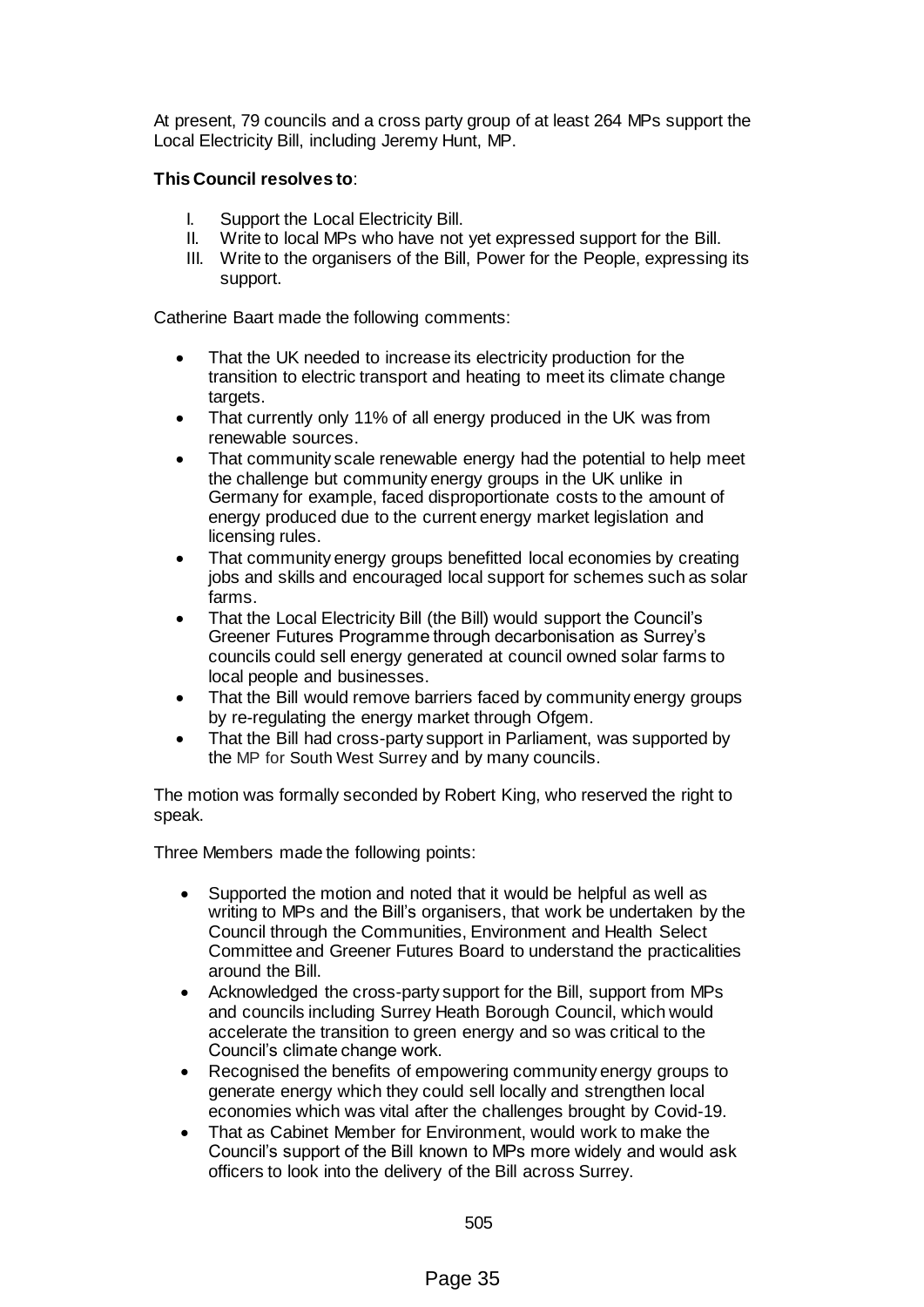That in the past energy generation was local until the Electricity (Supply) Act 1926 established the National Grid and introduced regulations and financial barriers that distorted the market, supported the Bill with the removal of those barriers that discriminated against local energy suppliers and would help in the journey to be a carbon zero Surrey where no community was left behind.

Robert King, the seconder of the motion, made the following comments:

 That the Bill enabled the market to work for local communities, cooperatives such as the MaidEnergy Cooperative in Egham were blocked from re-investing revenue back into capital due to the costs they faced those costs also affected the Council and the Boroughs and Districts.

The Chair asked Catherine Baart, as proposer of the motion, to conclude the debate:

 Thanked Members for their support and noted that she had no further comments to add.

The motion was put to the vote and was carried with 1 Abstention.

Therefore, it was **RESOLVED** that:

### **This Council notes that:**

At present it is very expensive for suppliers to provide locally generated renewable electricity to local customers.

The Local Electricity Bill would help reduce the cost of renewable electricity from community projects. It would make the supplier's financial costs proportionate to the size of the operation and in doing so would help community energy groups get their schemes going. In turn, this would generate local revenues for the local economy, as well as reducing carbon emissions.

"Accelerating community energy projects" is part of the Council's Climate Change Delivery Plan and the Local Electricity Bill made law would support the Council in achieving its Greener Futures goals. In Outwood (an East Surrey village with no gas supply largely dependent on oil for heating), a local community electricity project could make decarbonising heating possible for the residents.

The Local Electricity Bill would establish a "Right to Local Supply" policy.

At present, 79 councils and a cross party group of at least 264 MPs support the Local Electricity Bill, including Jeremy Hunt, MP.

#### **This Council resolves to**:

- I. Support the Local Electricity Bill.
- II. Write to local MPs who have not yet expressed support for the Bill.
- III. Write to the organisers of the Bill, Power for the People, expressing its support.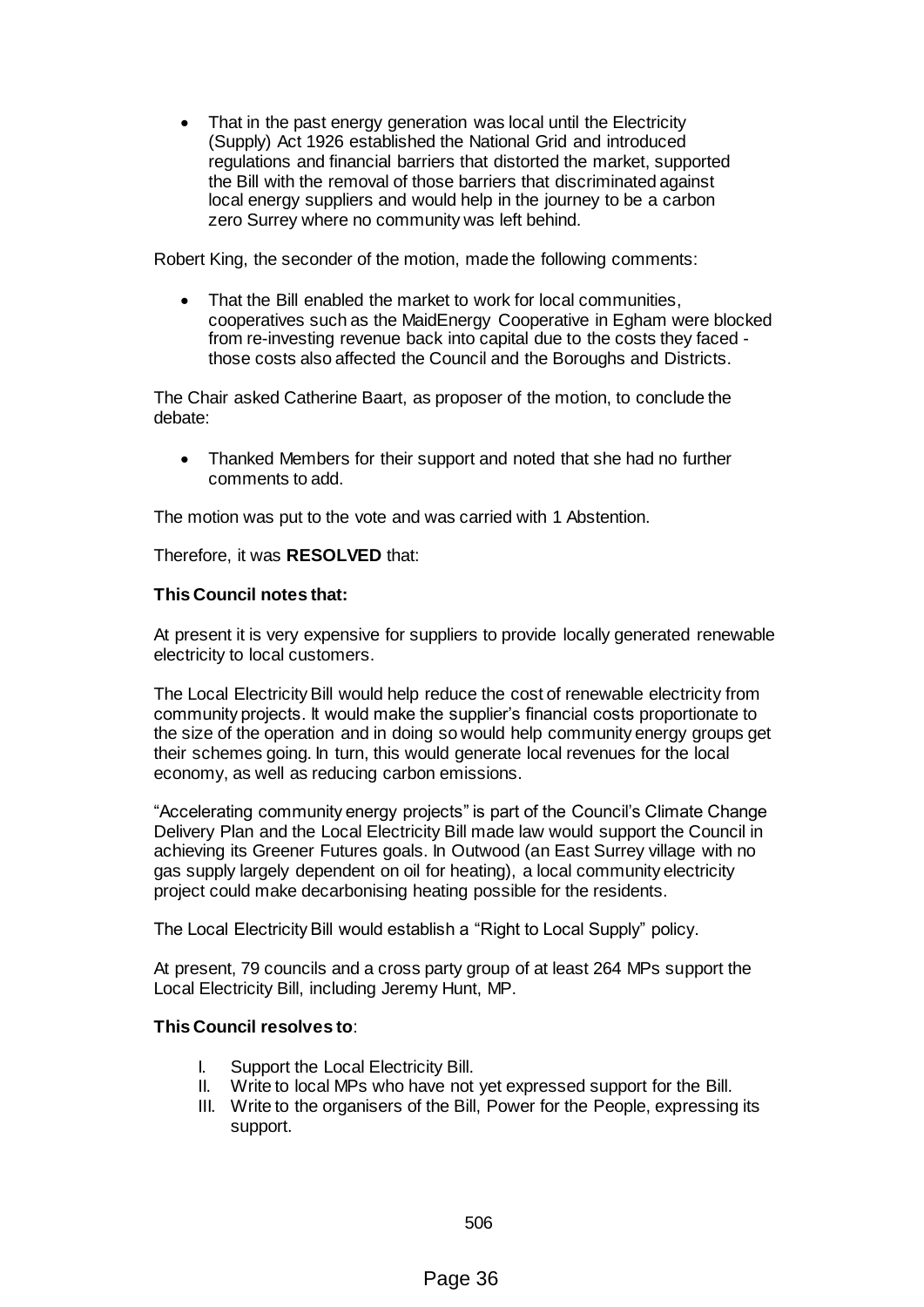# **Item 8 (v)**

Under Standing Order 12.3 the Leader of the Council, Tim Oliver, moved a proposal. The proposal was as follows:

That the motion below by Lance Spencer be referred to the Cabinet for more detailed consideration.

## **The Council notes that:**

The important Climate Summit COP26 is being held in Glasgow this November, and that it is now over two years since the Climate Emergency was recognised and declared by this Council on 9 July 2019.

The local response to the Climate Emergency, as laid out in the Greener Futures Delivery Plan, while capable of undertaking many urgent and useful actions within its powers and capacity and able to energise local people and businesses, faces critical limitations in key areas for scaling-up change, including:

- Sufficient funding for the front-loaded costs of insulation schemes, replacement of carbon-intensive heating systems and installation of renewables in Surrey buildings - by residents, businesses and the public sector.
- Sufficient funding to bring forward the necessary changes to motorised transport as laid out in the Local Transport Plan 4 currently out for consultation to significantly reduce the 46% of Surrey-based greenhouse gas emissions which are from this activity.
- Sufficient funding and a clear strategy for the effective communications and engagement necessary to create the behavioural change that will be required in the coming years to deliver the Greener Futures Delivery Plan.
- Sufficient workforce, trained and employed to deliver the above.

#### **In light of the climate emergency declaration, this Council resolves to:**

- I. Request the Cabinet Member for Environment to write to the Rt Hon Michael Gove MP, the new Secretary of State for Levelling Up, Housing and Communities, the Rt Hon Kwasi Kwarteng MP Secretary of State for Business, Energy and Industrial Strategy, and Alok Sharma, President of COP26 to urge sufficient funding and policy change to allow local government to make urgent progress in meeting its challenges meaningfully in the financial year 2022/23.
- II. Request the Cabinet Member for Environment to review and update the existing communications and engagement plan, before the next meeting of the Council, to set out how we will engage with the 1.2 million residents, eighty-one Members and businesses across Surrey so they fully understand the transformation needed for Surrey to meet its carbon reduction targets.

In speaking to his proposal the Leader of the Council:

 That there had been a constructive debate on the matter concerning item 8: Original Motions, 8 (ii) which had been amended to include the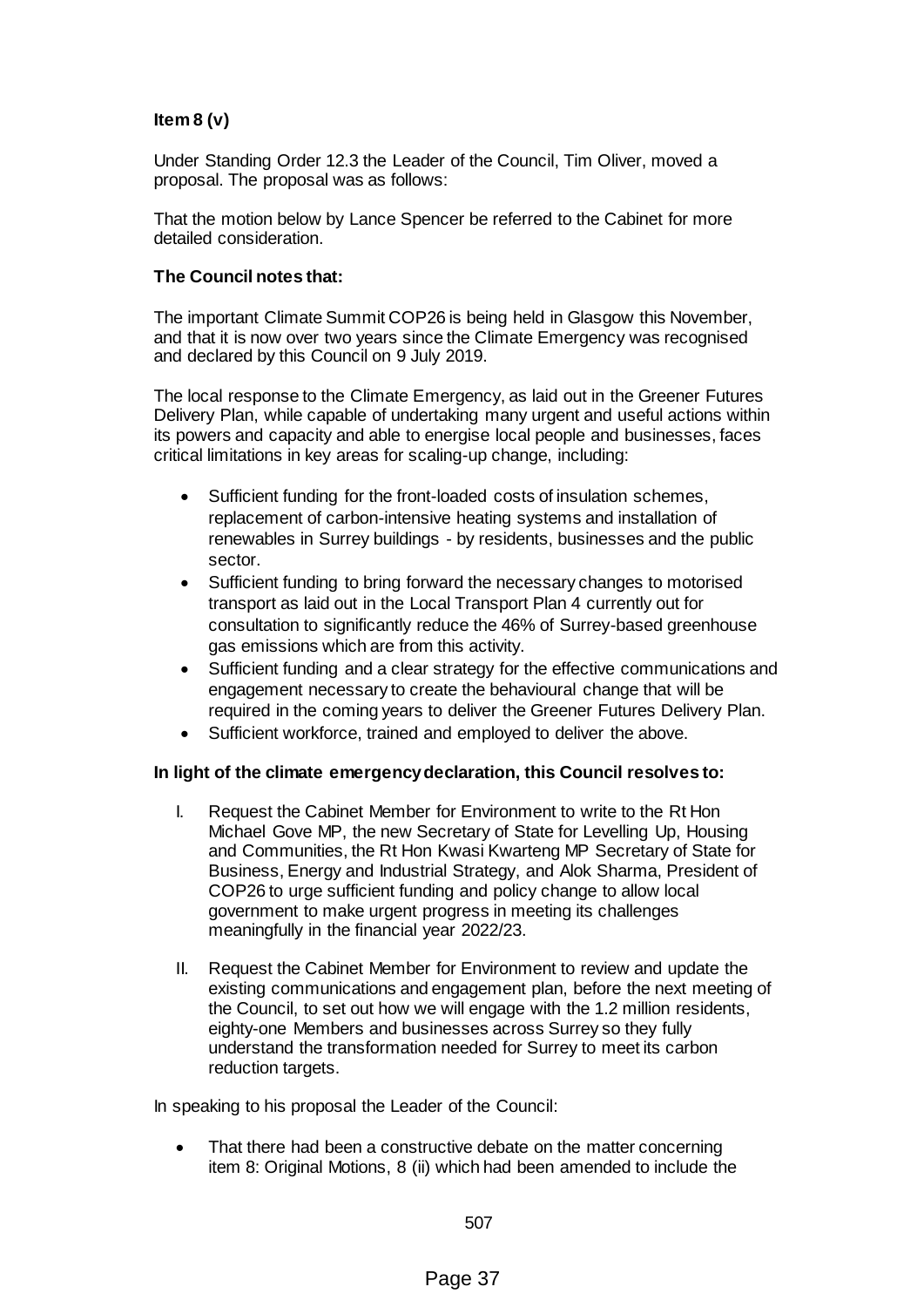reflect the motion, so proposed that the motion be referred to the Cabinet and picked up as part of the wider work around the Greener Futures Programme.

• That it was too early to discuss the finances, the Greener Futures Board would receive a presentation at the next Board on the finances around the Delivery Plan.

Lance Spencer made the following points:

 Agreed that there had been a good debate on the earlier motion and would take his supporting points on the motion to the Cabinet for consideration.

Lance Spencer confirmed that he was in support of the referral of the motion to Cabinet.

The proposal to refer the motion was put to the vote and received unanimous support.

Therefore it was:

### **RESOLVED:**

That the motion be referred to the Cabinet - specifically to the next meeting in October.

# **63/21 CHANGES TO CABINET PORTFOLIOS [Item 9]**

The Leader introduced the report, highlighting that a significant change was recombining the Health and Adult Social Care portfolios represented by the Cabinet Member for Adults and Health, which was consistent with his earlier comments and the Health and Care Bill. He noted that other tweaks sought to balance the workload of the Cabinet and that he intended to appoint a Deputy Cabinet Member for Levelling Up.

#### *Jonathan Hulley, Nick Darby and Tony Samuels left the meeting at 13.59 pm*

A Member queried why the responsibility over Learning Disabilities was not with the Cabinet Member for Education and Learning as opposed to the Cabinet Member for Adults and Health.

The Member also asked whether the Deputy Cabinet Member for Levelling Up's special responsibility allowance would be funded by the Leader rather than placing a burden on the taxpayer.

In response, the Leader noted that it was his responsibility to appoint the Cabinet how he saw fit.

## **RESOLVED:**

That Council noted the Leader's changes to Cabinet Portfolios.

## **64/21 ARRANGEMENTS FOR MEMBER MEETINGS [Item 10]**

The Leader introduced the report and noted: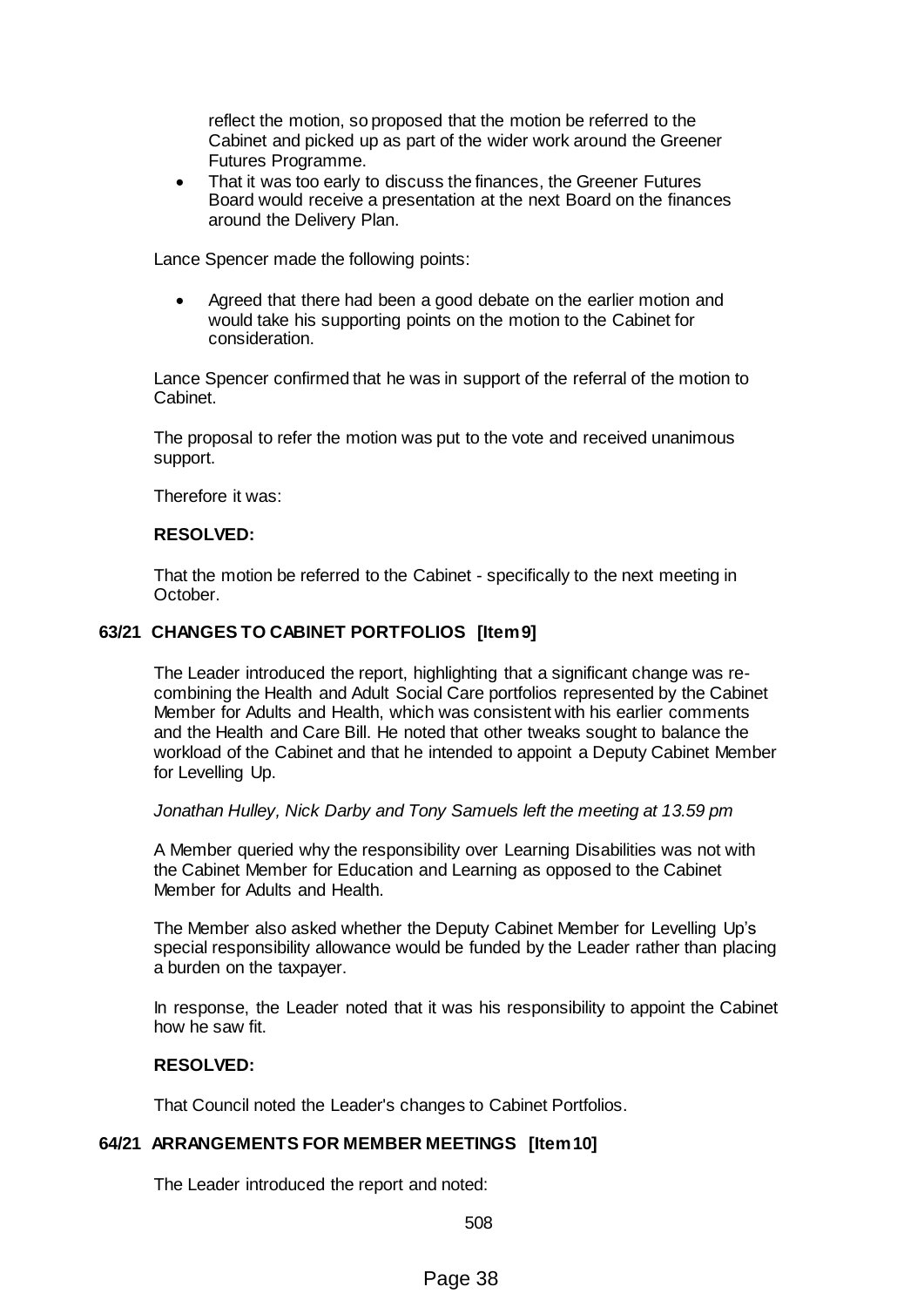- That it sought to confirm arrangements following the expiry of the Remote Meeting Regulations 2020 with concessions in place as a result of the Covid-19 pandemic.
- That the Local Government Association (LGA) carried out a survey whereby 97% of councils supported the continuation of remote meetings where appropriate and that discussion with the Government was ongoing through the LGA and County Councils Network.
- Council meetings would take place in accordance with the Local Government Act 1972 and Local Government Act 2000.
- That in response to a previous comment made earlier by a Member concerning in person attendance at select committee meetings, noted that whilst select committee meetings were not formal decision-making bodies they had a role to formally scrutinise the proposed budget before consideration by the Council, select committee Chairmen could choose to reduce the number of public select committee meetings where appropriate and task and finish groups could meet remotely.
- That legislation was different for the Cabinet which had resumed in person meetings.
- That the Council sought to continue with the special dispensation on medical grounds for Alison Griffiths until the AGM in May 2022 whilst she received medical treatment; he was delighted to see her at the meeting.

Members made the following comments:

- Thanked the Leader for his response concerning in person attendance for select committee meetings and sought assurance that he would use his influence as Leader of the Council and chair of the County Council's Network to lobby the Government to affect change in the legislation.
- Sought clarification on the Surrey Local Pension Board and the Surrey Local Firefighters' Pension Board which operate under different legislation.

In response, the Chair confirmed that those two Boards were regulatory committees and were considered under the section on non-executive decisionmaking committees.

The Chair welcomed Alison Griffiths to the meeting and congratulated her on her recent marriage.

In response, Alison Griffiths noted that she continued to receive treatment for terminal cancer, would try to attend council meetings where possible and thanked all Members for their continued support.

## **RESOLVED:**

That Council:

- 1. Agreed the arrangements for committee meetings including remote participation as set out in the report for the remainder of the council year 2021/22.
- 2. In relation to the six-month rule for meeting attendance;
	- a. Agreed that the blanket dispensation for attendance at formal committee meetings for all members is not extended beyond 31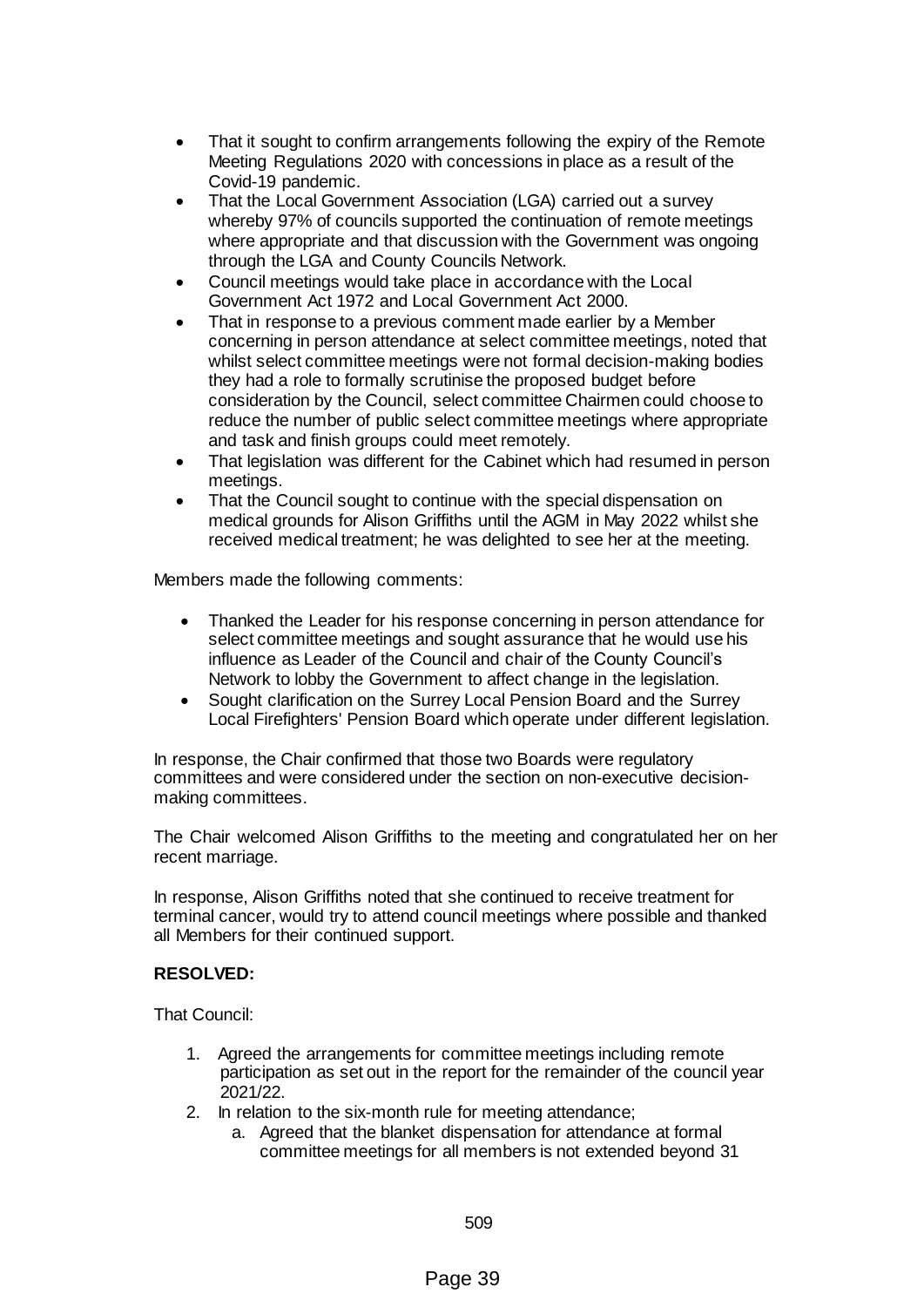October and that councillor attendance records are reset from this date.

- b. Agreed that Councillor Alison Griffiths may continue to be absent from meetings until May 2022 by reason of ill health and that the Council looks forward to welcoming her back in due course.
- 3. Authorised the Monitoring Officer in consultation with the Chairman of the Council and group leaders to incorporate any legislative changes issued by Government into council business processes.

## **65/21 REPORT OF THE AUDIT AND GOVERNANCE COMMITTEE: RISK MANAGEMENT STRATEGY [Item 11]**

The Chairman of the Audit and Governance Committee introduced the report and noted:

- That the Council's existing Risk Management Strategy expired in 2021 and the refreshed Strategy as agreed by the Audit and Governance Committee on 20 September 2021, combined best practice, the risk framework and risk strategy.
- That it was proposed that the Audit and Governance Committee would review the Strategy annually.
- That the Strategy was embedded into the Council's Constitution, so the report sought the Council's approval to update the Constitution.

A Member noted that there were a couple of items missing from the report, was unclear as to what the changes were in the refreshed Strategy compared to the existing version and asked whether the existing strategy in the Constitution would be updated or replaced. As a result of his queries, he suggested that the item be deferred to the next Council meeting to be presented in a complete manner.

In response, the Chair asked the Chairman of the Audit and Governance Committee to clarify whether the report needed to be deferred.

The Chairman of the Audit and Governance Committee reiterated his introductory comments, noting that there was no reason to defer the report as it simply replaced the existing Strategy which had expired.

The Chair asked the Member and Chairman of the Audit and Governance Committee to discuss the queries raised outside of the meeting.

## **RESOLVED:**

That Council noted that the Audit and Governance Committee have agreed the enclosed Risk Management Strategy (Annex 1) and agreed for the Constitution to be updated.

## **66/21 APPOINTMENT OF INDEPENDENT MEMBER TO THE AUDIT AND GOVERNANCE COMMITTEE [Item 12]**

The Chairman of the Audit and Governance Committee introduced the report and noted:

 Surprise upon taking up chairmanship of the Audit and Governance Committee in May that independent members did not form part of the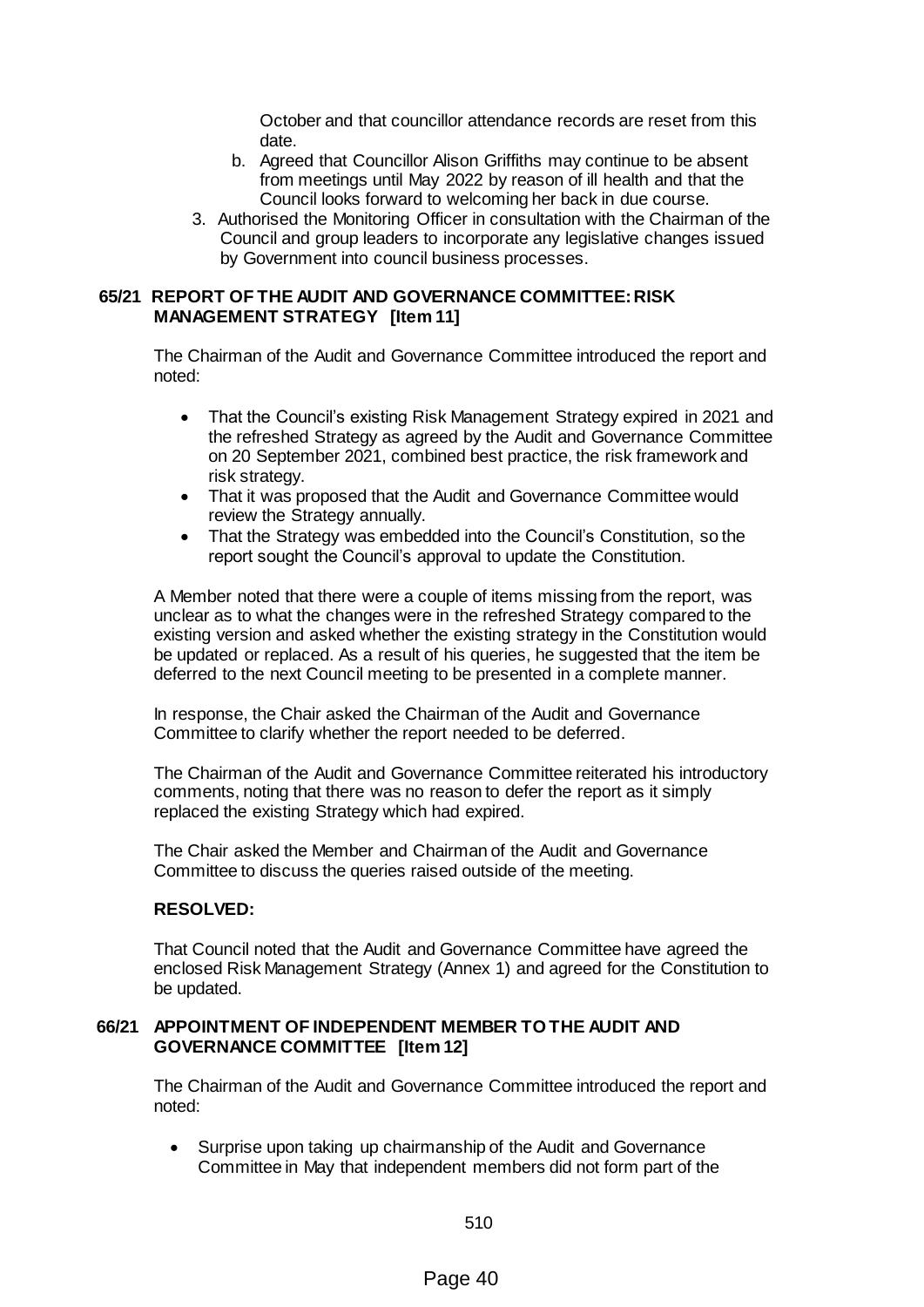Committee's membership, unlike at his borough council's audit and standards committee and as was recommended best practice by the Chartered Institute of Public Finance and Accountancy (CIPFA).

- That having an independent member would be beneficial as they would provide a degree of objectivity, they would be apolitical and add to the experience of existing Committee members.
- That the independent member would not be a voting member and would not receive any special responsibility allowance, only expenses.
- A change in the wording concerning recommendation two:

The recruitment of the Independent Member be led by a panel consisting of the Chairman of the Audit and Governance Committee and two opposition group members (appointed by Group Leaders), **whose members be chosen following consultation between the Chairman of the Audit and Governance Committee and the Group Leaders,** supported by the Director of Law and Governance.

Four Members made the following comments:

- Disagreed with CIPFA's recommendation of best practice to include independent members to the membership of audit committees as such members would devalue the role of the elected Members and create a democratic deficit.
- That Members were elected on their common sense capable of making reasonable decisions, officers were employed to present reports and provide advice, and the Section 151 officer had oversight over financial matters. An externally imposed independent member was not needed and one professional could not reflect the views of the whole of the Surrey community.
- Suggested that whilst the person specification listed that the independent member must not be a councillor, an addition be made stating that the role was non-political.
- Commended the initiative by the Chairman of the Audit and Governance Committee in bringing the Committee in line with best practice, noting the importance of independent members at his borough council's corporate governance and standards committee where independent members did not devalue the work of elected Members.

# **RESOLVED:**

That:

- 1. Council agreed to the principle of appointing an Independent Member to the Audit and Governance Committee for a period of four years.
- 2. The recruitment of the Independent Member be led by a panel whose members be chosen following consultation between the Chairman of the Audit and Governance Committee and the Group Leaders, supported by the Director of Law and Governance.
- 3. Following the recruitment process, a report to formally appoint the Independent Member be presented to a future Council meeting.
- 4. Council agreed to delegate to the Director of Law and Governance, in consultation with the Chair of the Audit and Governance Committee, authority to finalise the role description, skills, competencies and person specification (attached as Appendix A).